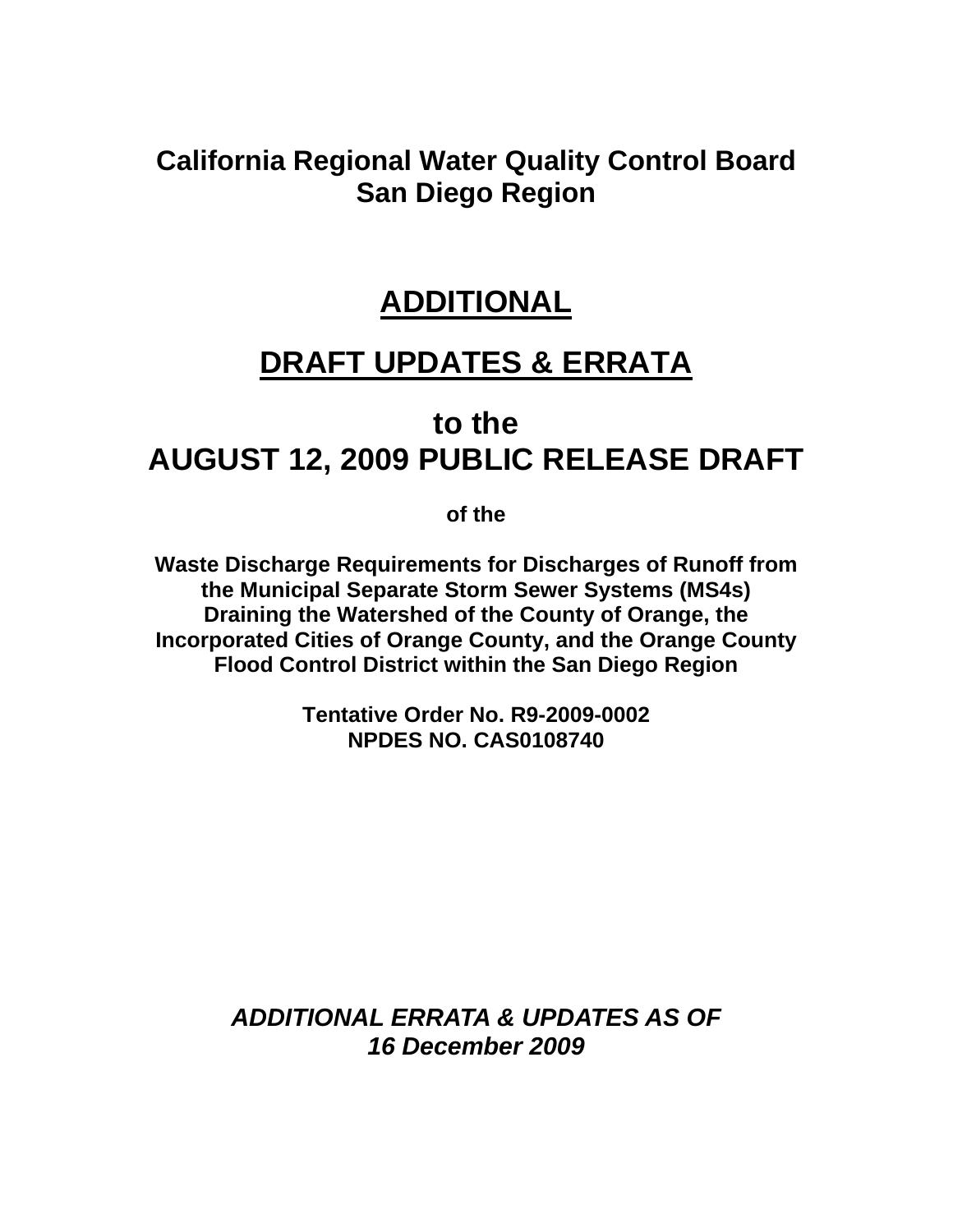This document represents additional tentative updates and errata to the August 12, 2009 release of Tentative Order No. R9-2009-0002. These updates and errata are in addition to those provided to the Regional Board at the November 18, 2009 meeting as Supporting Document No. 2. The errata represent minor clarifications and reference mistakes identified by Staff on the August 12, 2009 public release of draft Tentative Order No. R9-2009-0002. The updates include changes made at the Board's direction from the November 18, 2009 meeting.

# **Permit Errata**

Pg. 38, Section F.1.d.(7) references "watershed equivalent BMP(s) consistent with Section F.1.c.(8)" should reference Section F.1.d.(11).

# **Permit Changes**

# **Pg. 17, Finding E.12:**

12. This Order requires each Copermittee to effectively prohibit all types of unauthorized discharges of non-storm water into its MS4. However, historically pollutants have been identified as present in dry weather non-storm water discharges from the MS4s through 303(d) listings, monitoring conducted by the Copermittees under Order No. R9-2002-0001, and there are others expected to be present in dry weather non-storm water discharges because of the nature of these discharges. This Order includes action levels WQBELs for pollutants in non-storm water, dry weather, discharges from the MS4 designed to . WQBELs included in this Order have been established for pollutantsensure that the requirement to effectively prohibit all types of unauthorized discharges of nonstorm water in the MS4 is being complied with. which have Action levels in the Order are based upon the reasonable potential to cause or contribute to an excursion of numeric or narrative water quality objectives and criteria as defined in the Basin Plan, the Water Quality Control Plan for Ocean Waters of California (Ocean Plan), and the State Policy for Implementation of Toxics Standards for Inland Surface Waters, Enclosed Bays, and Estuaries of California (State Implementation Policy or SIP). An exceedance of an action level requires specified responsive action by the Copermittees. This Order describes what actions the Copermittees must take when an exceedance of an action level is observed. Exceedances of non-storm water action levels do not alone constitute a violation of this Order but could indicate non-compliance with the requirement to effectively prohibit all types of unauthorized non-storm water discharges into the MS4 or other prohibitions established in this Order. Failure to undertake required source investigation and elimination action following an exceedance of an non-storm water action level (NAL or action level) is a violation of this Order. The Regional Board recognizes that use of action levels will not necessarily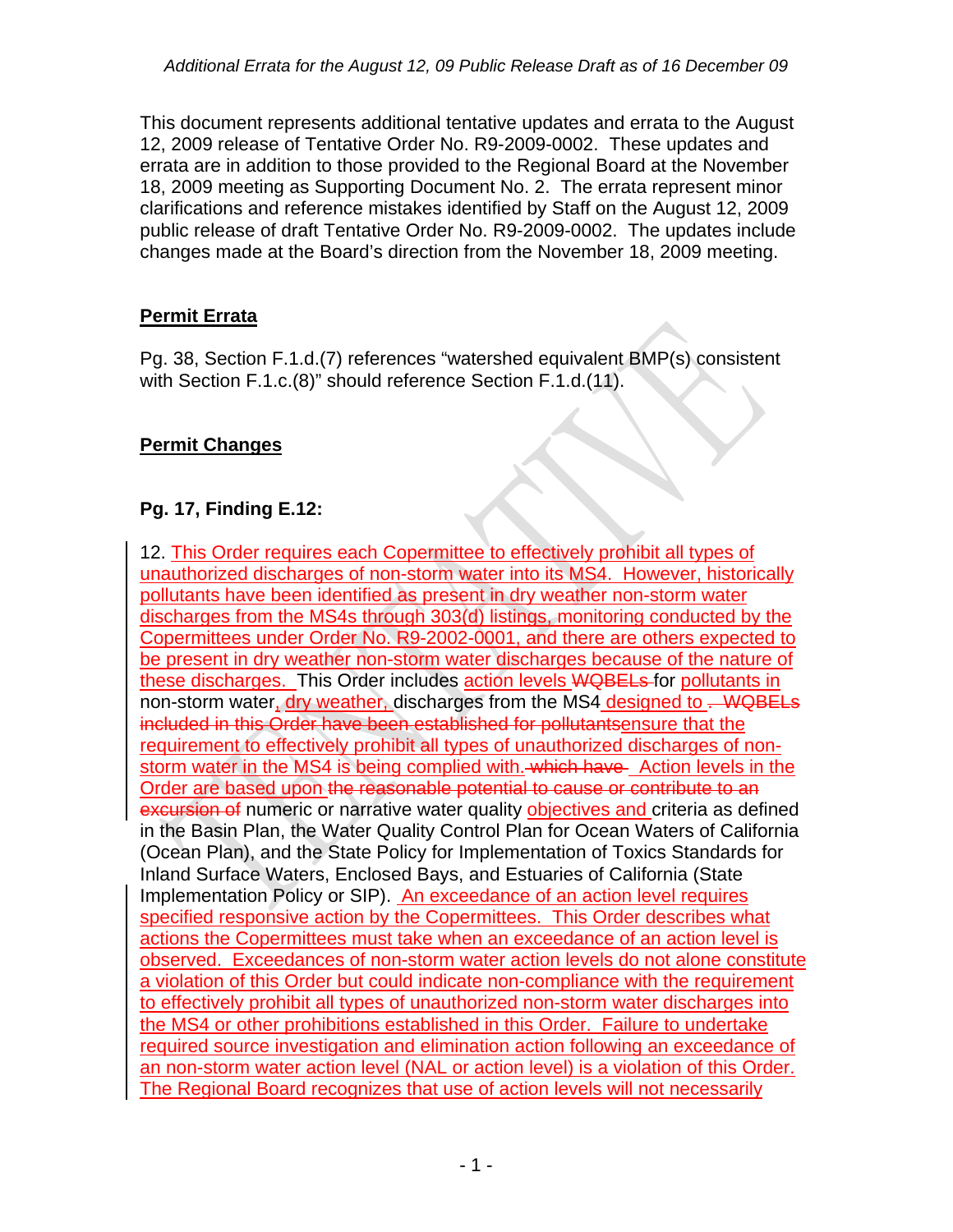result in detection of all unauthorized sources of non-storm water discharges because there may be some discharges in which pollutants do not exceed established action levels. However, establishing NALs at levels appropriate to protect water quality standards is expected to lead to the identification of significant sources of pollutants in dry weather non-storm water discharges. This is consistent with existing Regional Board requirements in Orders for other nonstorm water discharges throughout the region, including those which discharge into and from the MS4. NPDES regulations require that all permit limitations be expressed, unless impracticable, as both average monthly limitations (AMEL) and maximum daily limitations (MDEL) for all discharges other than privately owned treatment works (40 CFR 122.45(d)).

# **Pg. 22 – Section C:**

# **C. NON-STORM WATER DRY WEATHER ACTION LEVELSNUMERIC EFFLUENT LIMITATIONS**

1.Section C of this Order incorporates numeric effluent limitations (NELs) to assure non-storm water dry weather discharges from the Copermittee's MS4s into receiving waters are not causing, threatening to cause or contributing to a condition of pollution or nuisance and to protect designated Beneficial Uses. Compliance with numeric limitations does not excuse compliance with the nonstorm water discharge prohibition in Section B.1. Compliance with NELs provides an assessment of the effectiveness of the prohibition of non-storm water discharges and of the appropriateness of exempted non-storm water discharges.<sup>1</sup> Compliance with Section C of this Order requires that an exceedance of an NEL must result in one of the following outcomes:

a.Copermittees investigate the source of the exceedance and determine that it is natural (non-anthropogencially influenced) in origin and conveyance. The findings are to be conveyed to the Regional Board for review and acceptance.

b.Copermittees investigate the source of the exceedance and determine that the source is an illicit discharge or connection. The Copermitees are to eliminate the discharge to their MS4 and report the findings, including any enforcement action(s) taken, to the Regional Board. Those seeking to continue such a discharge must become subject to a separate NPDES permit.

a.Copermittees investigate the source of the exceedance and determine that the source is an exempted non-storm water discharge. The Copermittees

 $\overline{a}$ <sup>1</sup> If the Copermittee can show that the exceedance of the NEL was caused by the intentional act of a third party, in violation of Copermittee ordinances, the Copermittee may not be subject to Mandatory Minimum Penalties in accordance with CWC §13385 (j)(1)(B).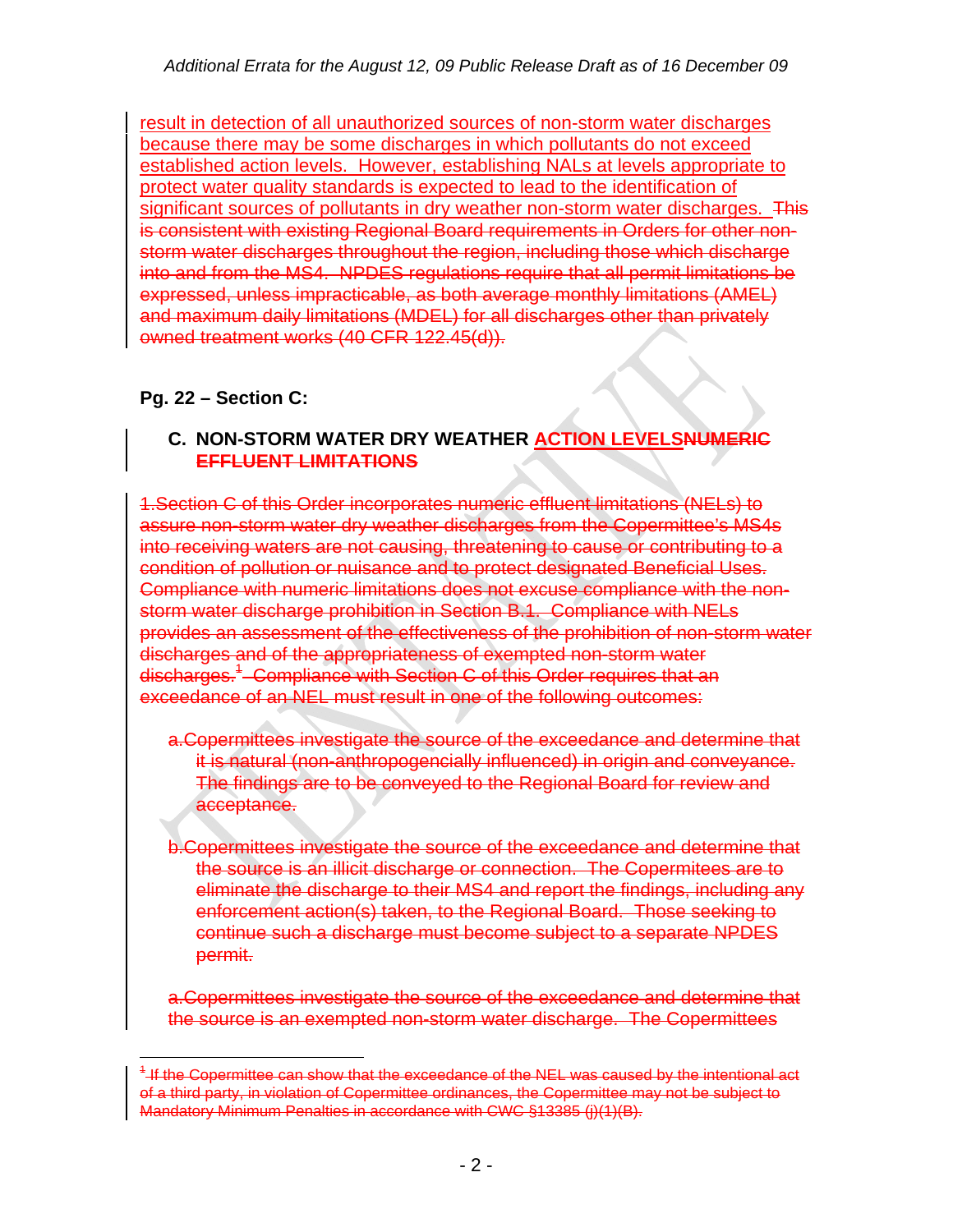shall investigate the appropriateness of the discharge continuing to be exempt and report the findings to the Regional Board.

- **1.** Each Copermittee, beginning no later than the 3rd-one year following adoption of this Order, shall begin-implement the non-storm water dry weather action levelnumeric (NAL) effluent monitoring as described in Attachment E of this Order.
- **2.** In response to an exceedance of a NAL, each Copermittee must investigate and identify the source of the exceedance in a timely manner. Following the source investigation and identification, the Copermittees must submit an action report dependant on the source of the pollutant exceedance as follows:
	- a. If the Copermittee identifies the source of the exceedance as natural (nonanthropogenically influenced) in origin and conveyance; then the Copermittee shall report their findings and documentation of their source investigation to the Regional Board within fourteen days of the source identification.
	- b. If the Copermittee identifies the source of the exceedance as an illicit discharge or connection, then the Copermitees must eliminate the discharge to their MS4 and report the findings, including any enforcement action(s) taken, and documentation of the source investigation to the Regional Board within fourteen days of the source identification. If the Copermittee is unable to eliminate the source of discharge within fourteen days, then the Copermittee must submit, as part of their action report, their plan and timeframe to eliminate the source of the exceedance. Those dischargers seeking to continue such a discharge must become subject to a separate NPDES permit prior to continuing any such discharge.
	- c. If the Copermittee identifies the source of the exceedance as an exempted category of non-storm water discharge, then the Copermittees must subsequently address through prevention or prohibition that category of discharge as an illicit discharge. The Copermittee must submit their findings including a description of the steps taken to address the category of discharge, to the Regional Board with the next subsequent annual report. Such description shall include relevant updates to or new ordinances, orders, or other legal means of addressing the category of discharge. The Copermittees must also submit a summary of their findings with the Report of Waste Discharge.
	- d. If the Copermittee identifies the source of the exceedance as a non-storm water discharge in violation or potential violation of an existing separate NPDES permit (e.g. the groundwater dewatering permit), then the Copermittee must report, within three business days, the findings to the Regional Board including all pertinent information regarding the discharger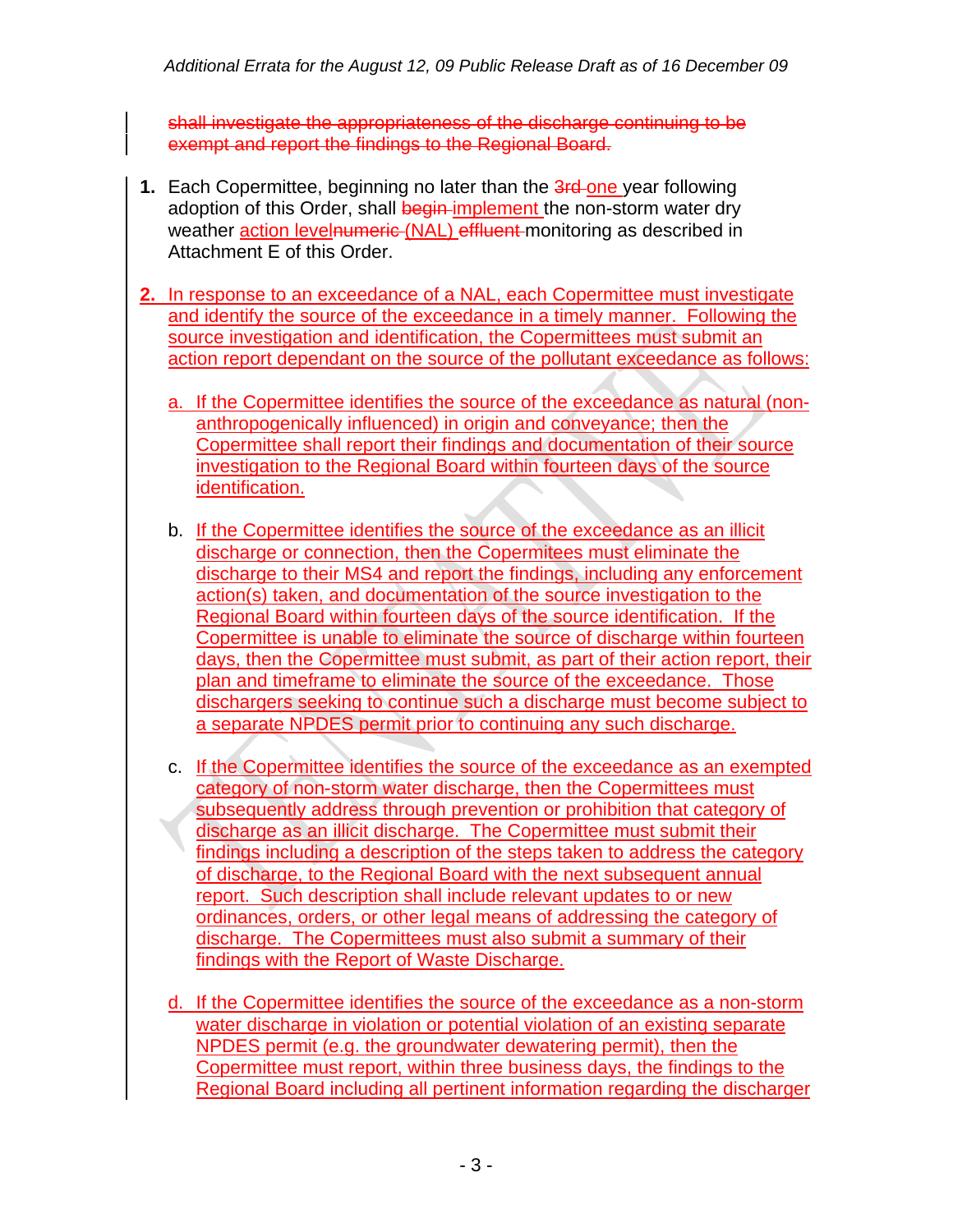and discharge characteristics.

- e. If the Copermittee is unable to identify the source of the exceedance after taking and documenting reasonable steps to do so, then the Copermittee must identify the pollutant as a high priority pollutant of concern in the tributary subwatershed, perform additional focused sampling and update their programs within a year to reflect this priority. The Copermittee's annual report shall include these updates to their program including, where applicable, updates to their watershed workplans (Section G.2), retrofitting consideration (Section F.3.d) and program effectiveness work plans (Section J.4).
- f. If any Copermittee identifies a significant number of exceedances of NALs that prevent them from adequately conducting source investigations in a timely manner, then the Copermittees may submit a prioritization plan and timeline that identifies the timeframe and planned actions to investigate and report their findings on all of the exceedances.

4.Each Copermittee shall implement all measures to comply (as described in C.1) with the numeric limitations in Section C of this Order. This Permit does not regulate natural sources and conveyances of constituents listed in Table 4. To be relieved of the requirements to meet NELs and to continue monitoring a station, the Copermittee must demonstrate that the likely and expected cause of the NEL exceedance is not anthropogenic in nature.

- **3.** An exceedance of an NAL does not alone constitue a violation of the provisions of this Order, but an exceedance of an NAL may indicate lack of compliance with the requirement that Copermittees effectively prohibit all types of unauthorized non-storm water discharges into the MS4 or other prohibitions set forth in Sections A and B of this Order. Failure to timely implement required actions specified in this Order following an exceedance of an NAL constitutes a violation of this Order. However, neither compliance with NALs nor compliance with required actions following observed exceedances, excuses any non-compliance with the requirement to effectively prohibit all types of unauthorized non-storm water discharges into the MS4s or any non-compliance with the prohibitions in Sections A and B of this Order. During any annual reporting period in which one or more exceedances of NALs have been documented the Copermittee must submit with their next scheduled annual report, a report describing whether and how the observed exceedances did or did not result in a discharge from the MS4 that caused, or threatened to cause or contribute to a condition of pollution, contamination, or nuisance in the receiving water.
- **4.** Monitoring of effluent will occur at the end-of-pipe prior to discharge into the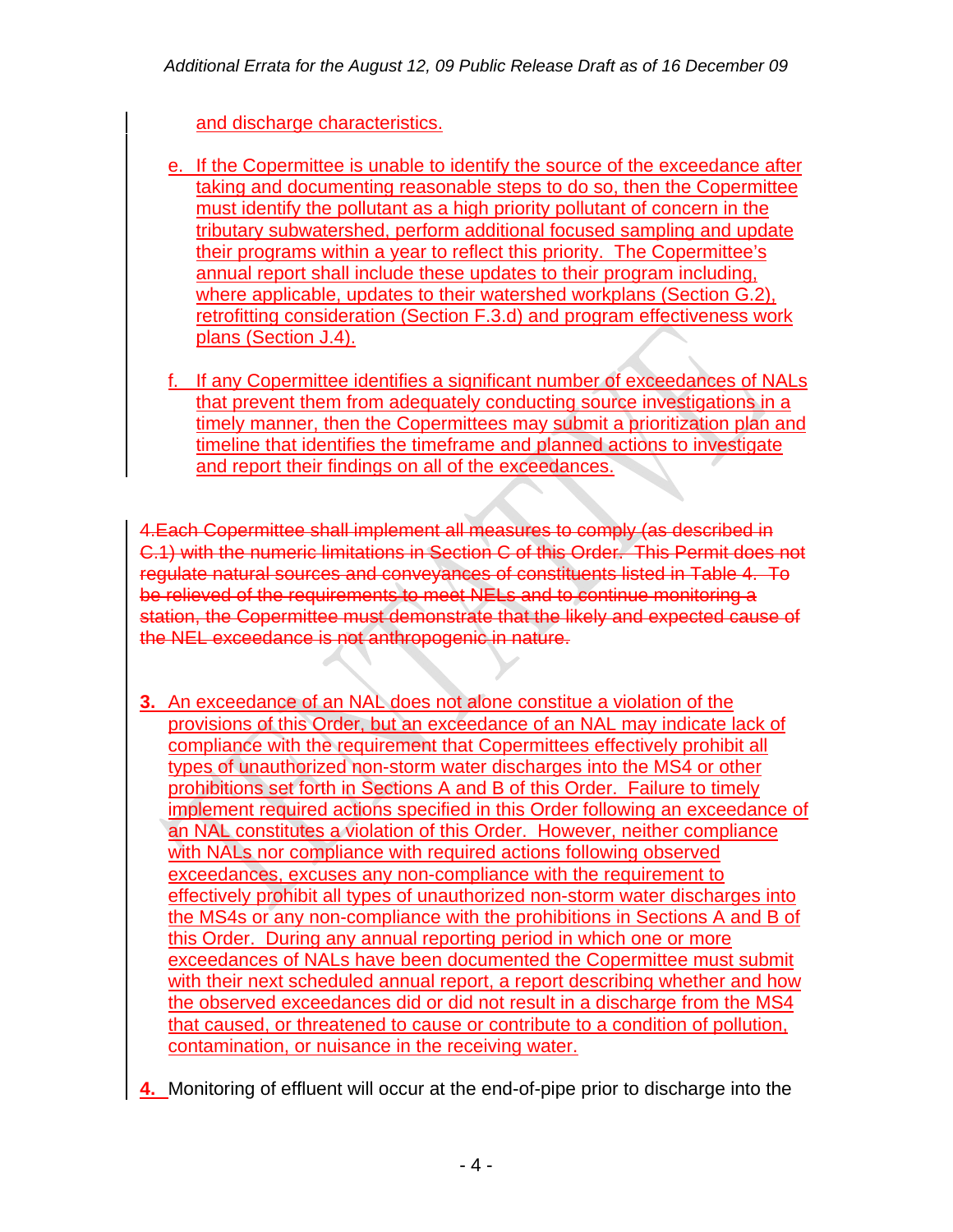receiving waters, with a focus on Major Outfalls, as defined in 40 CFR 122.26(B 5-6) and Attachment E of this Order. The Copermittees must develop their monitoring plans to sample a representative percentage of major outfalls and identified stations within each hydrologic subarea. At a minimum outfalls that exceed any NEALs once during any year must be monitored in the subsequent year. Any station that does not exceed an  $NEAL$ for 3 years may be replaced with a different station.

- **6.5.** Each Copermittee shall monitor for and attain the non-storm water dry weather action levels numeric limitations, which are incorporated into this Order as follows:
	- a. Action levels for D discharges to inland surface waters: Non-storm water discharges from the MS4 to inland surface waters shall not contain pollutants in excess of the following effluent limitations:

|                                       |              |                                         |              | Instantaneous                            |              |
|---------------------------------------|--------------|-----------------------------------------|--------------|------------------------------------------|--------------|
| Parameter                             | <b>Units</b> | <b>AMAEL</b>                            | <b>MDEAL</b> | Maximum                                  | <b>Basis</b> |
|                                       | MPN/         | 200 <sup>A</sup>                        |              |                                          | <b>BPO</b>   |
| <b>Fecal Coliform</b>                 | 100 ml       | 400 <sup>B</sup>                        |              |                                          |              |
|                                       | MPN/         |                                         |              |                                          | BPO/OP       |
| Enterococci                           | 100 ml       | 33                                      |              | $104^{\circ}$                            |              |
| Turbidity                             | <b>NTU</b>   |                                         | 20           |                                          | <b>BPO</b>   |
| pH                                    | <b>Units</b> | Within limit of 6.5 to 8.5 at all times |              |                                          | <b>BPO</b>   |
|                                       |              |                                         |              | Not less than 5.0 in WARM waters and not |              |
| Dissolved Oxygen                      | mg/L         | less than 6.0 in COLD waters            |              |                                          | <b>BPO</b>   |
| <b>Total Nitrogen</b>                 | mg/L         |                                         | 1.0          | See MDEL                                 | <b>BPO</b>   |
| <b>Total Phosphorus</b>               | mg/L         |                                         | 0.1          | See MDEL                                 | <b>BPO</b>   |
| Methylene Blue Active                 |              |                                         |              |                                          |              |
| Substances<br>$\sim$ $\sim$<br>$\sim$ | mg/L         |                                         | 0.5          | See MDEL                                 | <b>BPO</b>   |

#### Table 4.a.1: General Constituents

A – Based on a minimum of not less than five samples for any 30-day period

B – During any 30 day period

C – This Value has been set to Ocean Plan Criteria for Designated Beach Areas

BPO – Basin Plan Objective<br>| MDEAL – Maximum Daily Efflu **MAction Level AMEAL** – Average Monthly Effluent Limitation Action Level

|                          |       | Freshwater (CTR) |         | Saltwater (CTR) |              |
|--------------------------|-------|------------------|---------|-----------------|--------------|
| Parameter                | Units | <b>AMEAL</b>     | MDEAL   | <b>AMEAL</b>    | <b>MDEAL</b> |
| Cadmium                  | ug/L  |                  | $\star$ | 16              |              |
| Copper                   | ug/L  |                  | $\star$ | 5.8             | 2.9          |
| Chromium III             | ug/L  | $\star$          | $\star$ | ٠               | -            |
| Chromium VI (hexavalent) | ug/L  | 16               | 8.      | 83              |              |

#### Table 4.a.2: Priority Pollutants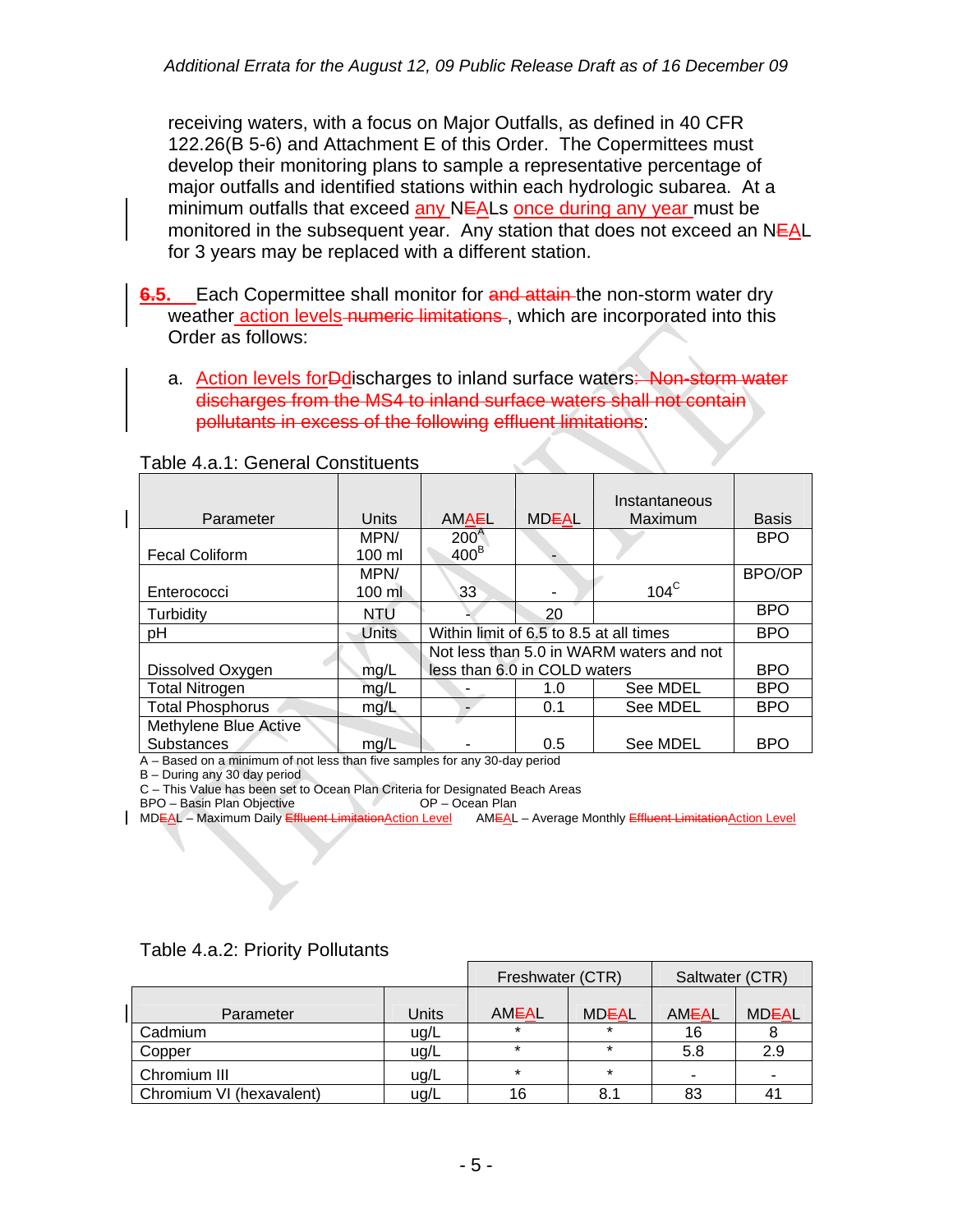| Lead   | ug/L | *       | $\star$ | 14                   | 2.9 |
|--------|------|---------|---------|----------------------|-----|
| Nickel | ug/L | $\star$ | $\star$ | 14                   | 6.8 |
| Silver | ug/L | $\star$ | $\star$ | $\sim$ $\sim$<br>ے.ے | . . |
| Zinc   | ug/L | $\star$ | ÷       | 95                   | 47  |

CTR – California Toxic Rule

\* - Effluent limitationsAction Levels developed on a case-by-case basis (see below)

The Effluent LimitationsNALs for Cadmium, Copper, Chromium (III), Lead, Nickel, Silver and Zinc will be developed on a case-by-case basis because the freshwater criteria are based on site-specific water quality data (receiving water hardness). For these priority pollutants, the following equations (40 CFR 131.38.b.2) will be required:

| Cadmium (Total Recoverable)      | $= exp(0.7852[ln(hardness)] - 2.715)$ |
|----------------------------------|---------------------------------------|
| Chromium III (Total Recoverable) | $= exp(0.8190[ln(hardness)] + .6848)$ |
| Copper (Total Recoverable)       | $= exp(0.8545[ln(hardness)] - 1.702)$ |
| Lead (Total Recoverable)         | $= exp(1.273[ln(hardness)] - 4.705)$  |
| Nickel (Total Recoverable)       | $= exp(.8460[ln(hardness)] + 0.0584)$ |
| Silver (Total Recoverable)       | $= exp(1.72[ln(hardness)] - 6.52)$    |
| Zinc (Total Recoverable)         | $= exp(0.8473[ln(hardness)] + 0.884)$ |

b.Action levels for Ddischarges to bays, harbors and lagoons/estuaries: Non-storm water discharges from the MS4 to Dana Point Harbor and to saline lagoons/estuaries shall not contain pollutants in excess of the following effluent limitations:

| Parameter                  | Units      | <b>AMEAL</b>                            | <b>MDEAL</b> | Instantaneous<br>Maximum | <b>Basis</b> |
|----------------------------|------------|-----------------------------------------|--------------|--------------------------|--------------|
| <b>Total Coliform</b>      | MPN/100 ml | 1,000                                   |              | 10,000                   | <b>BPO</b>   |
| <b>Fecal Coliform</b>      | MPN/100 ml | $200^{\circ}$ , 400 <sup>B</sup>        |              |                          | <b>BPO</b>   |
| Enterococci                | MPN/100 ml | 35                                      |              | $104^\circ$              | <b>BPO</b>   |
| Turbidity                  | <b>NTU</b> | 75                                      |              | 225                      | <b>OP</b>    |
| pH                         | Units      | Within limit of 6.0 to 9.0 at all times |              |                          | ОP           |
| <b>Priority Pollutants</b> | ug/L       | See limitations in Table 4.a.2          |              |                          |              |

### Table 4.b: General Constituents

A – Based on a minimum of not less than five samples for any 30-day period

B – During any 30 day period

C – Designated Beach Areas

OP – California Ocean Plan 2005 BPO – Basin Plan Objective<br>MDEAL – Maximum Daily Effluent Limitation Action Level AMEAL – Average nAction Level — AM<del>E</del>AL – Average Monthly Effluent LimitationAction Level

### c. Action levels for Ddischarges to the surf zone: Non-storm water discharges from the MS4 to the surf zone shall not contain pollutants in excess of the following effluent limitations:

### Table 4.c: General Constituents

|           |       |       |       | Instantaneous |              |
|-----------|-------|-------|-------|---------------|--------------|
| Parameter | Jnits | AMEAL | MDEAL | Maximum       | <b>Basis</b> |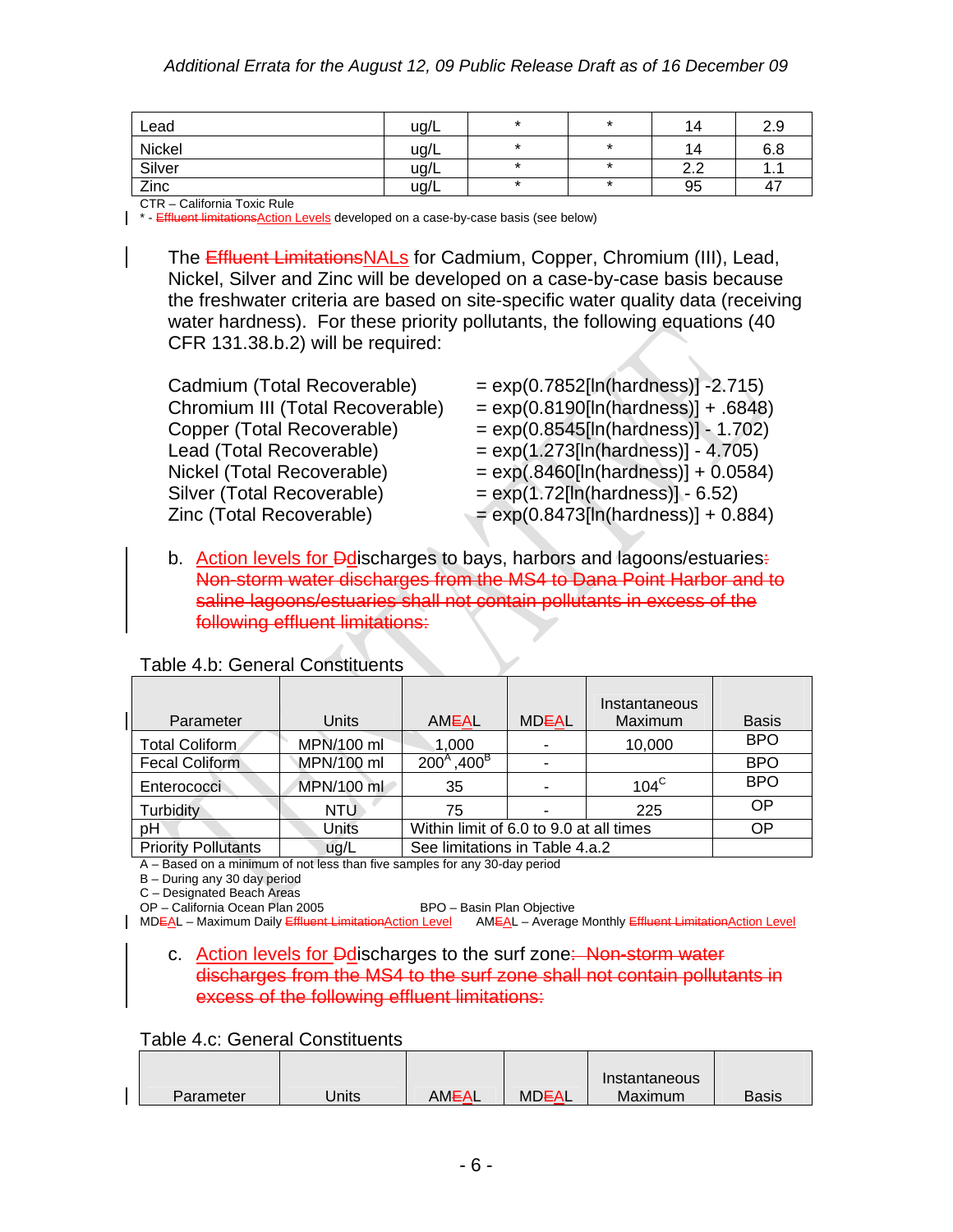| <b>Total Coliform</b> | MPN/100 ml | .000               |                | 10,000<br>$1,000^{\circ}$ | NΡ |
|-----------------------|------------|--------------------|----------------|---------------------------|----|
| <b>Fecal Coliform</b> | MPN/100 ml | $200^{\mathtt{B}}$ |                | 400                       | nР |
| Enterococci           | MPN/100 ml | 35                 | $\blacksquare$ | $104^\circ$               | ОP |

A – Total coliform density shall not exceed 1,000 per 100 ml when the ratio of fecal/total coliform exceeds 0.1

B – During any 30 day period

C – Designated Beach Areas

OP – California Ocean Plan 2005

# **Pg. 71, Section F.4.e. Illicit Discharge Detection and Elimination; Investigation/Inspection and Follow-Up:**

Each Copermittee must implement procedures to investigate and inspect portions of the MS4 that, based on the results of field screening, analytical monitoring, or other appropriate information, indicate a reasonable potential of containing illicit discharges, illicit connections, or other sources of pollutants in non-storm water.

(1) Develop response criteria for data: Each Copermittee must develop, update, and use numeric criteria action levels (or other actions level criteria where appropriate) to determine when follow-up investigations will be performed in response to water quality monitoring. The criteria must include non-storm water action levelsnumeric effluent limitations (see Section C) and a consideration of 303(d)-listed waterbodies and environmentally sensitive areas (ESAs) as defined in Attachment C.

# **Attachment E: Monitoring and Reporting**

**Pg. 12, C. Non-Storm Water Dry Weather Effluent Limitations Action Levels** 

Each Copermittee must collaborate with the other Copermittees to conduct, and report on a year-round watershed based Dry Weather Nonstorm Water MS4 Discharge Monitoring Program. The monitoring program implementation, analysis, assessment, and reporting must be conducted on a watershed basis for each of the hydrologic units. The monitoring program must be designed to assess compliance with numerie effluent limitationsnon-storm water dry weather action levels in section C of this Order, adopted dry weather Total Maximum Daily Loads Waste Load Allocations and assessment of the contribution of dry weather flows to 303(d) listed impairments. The monitoring program must include the following components;

Each Copermittee's program must be designed to determine levels of pollutants in effluent discharges from the MS4 into receiving waters. Each Copermittee must conduct the following dry weather field screening and analytical monitoring tasks: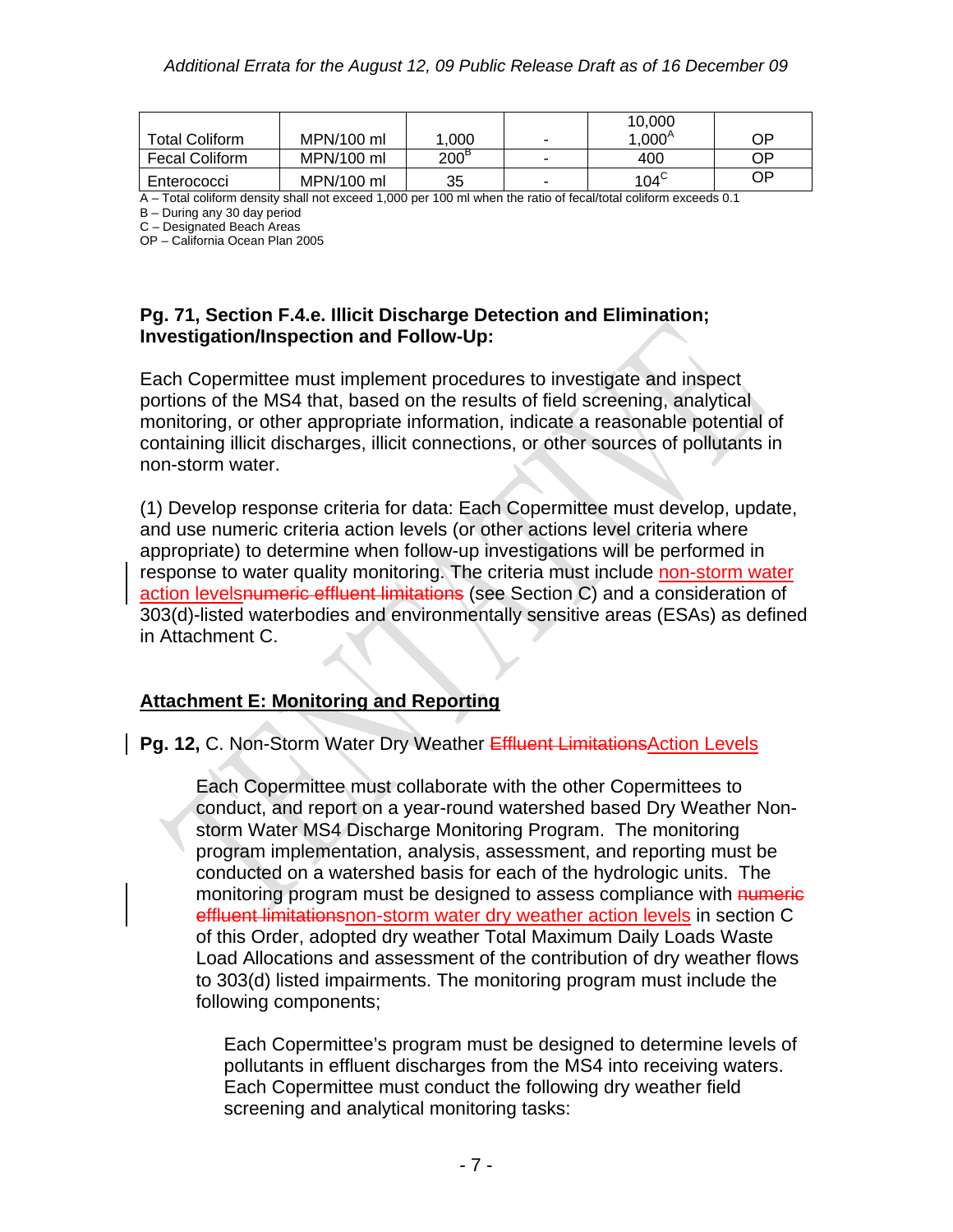- a. Dry Weather Non-storm Water Effluent Analytical Monitoring **Stations** 
	- (1) Stations must be major outfalls. Major outfalls chosen must include outfalls discharging to inland surface waters; to bays, harbors and lagoons/estuaries; and to the surf zone. Other outfall points (or any other point of access such as manholes) identified by the Copermittees as potential high risk sources of polluted effluent or as identified under Section C.3.e shall be sampled.
	- (2) Each Copermittee must clearly identify each dry weather effluent analytical monitoring station on its MS4 Map as either a separate GIS layer or a map overlay hereafter referred to as a Dry Weather Non-storm Water Effluent Analytical Stations Map.
- b. Develop Dry Weather Non-storm Water Effluent Analytical Monitoring Procedures

Each Copermittee must develop and/or update written procedures for effluent analytical monitoring (these procedures must be consistent with 40 CFR part 136), including field observations, monitoring, and analyses to be conducted. At a minimum, the procedures must meet the following guidelines and criteria:

- (1) Determining Sampling Frequency: Effluent analytical monitoring must be conducted at major outfalls and identified stations. The Copermittees must sample a representative number of major outfalls and identified stations. The sampling must be done to assess compliance with dry weather non-storm water numeric effluent limitationsaction levels pursuant to section C of this Order. All monitoring conducted must be preceded by a minimum of 72 hours of dry weather.
- (2) If ponded MS4 discharge is observed at a monitoring station, make observations and collect at least one (1) grab sample. If flow is evident a 1 hour composite sample may be taken. Record flow estimation (i.e., width of water surface, approximate depth of water, approximate flow velocity, flow rate).
- (3) Effluent samples shall undergo analytical laboratory analysis for constituents in: *Table 1. Analytical Testing for Mass Loading, Urban Stream Bioassessment, and Ambient Coastal Receiving*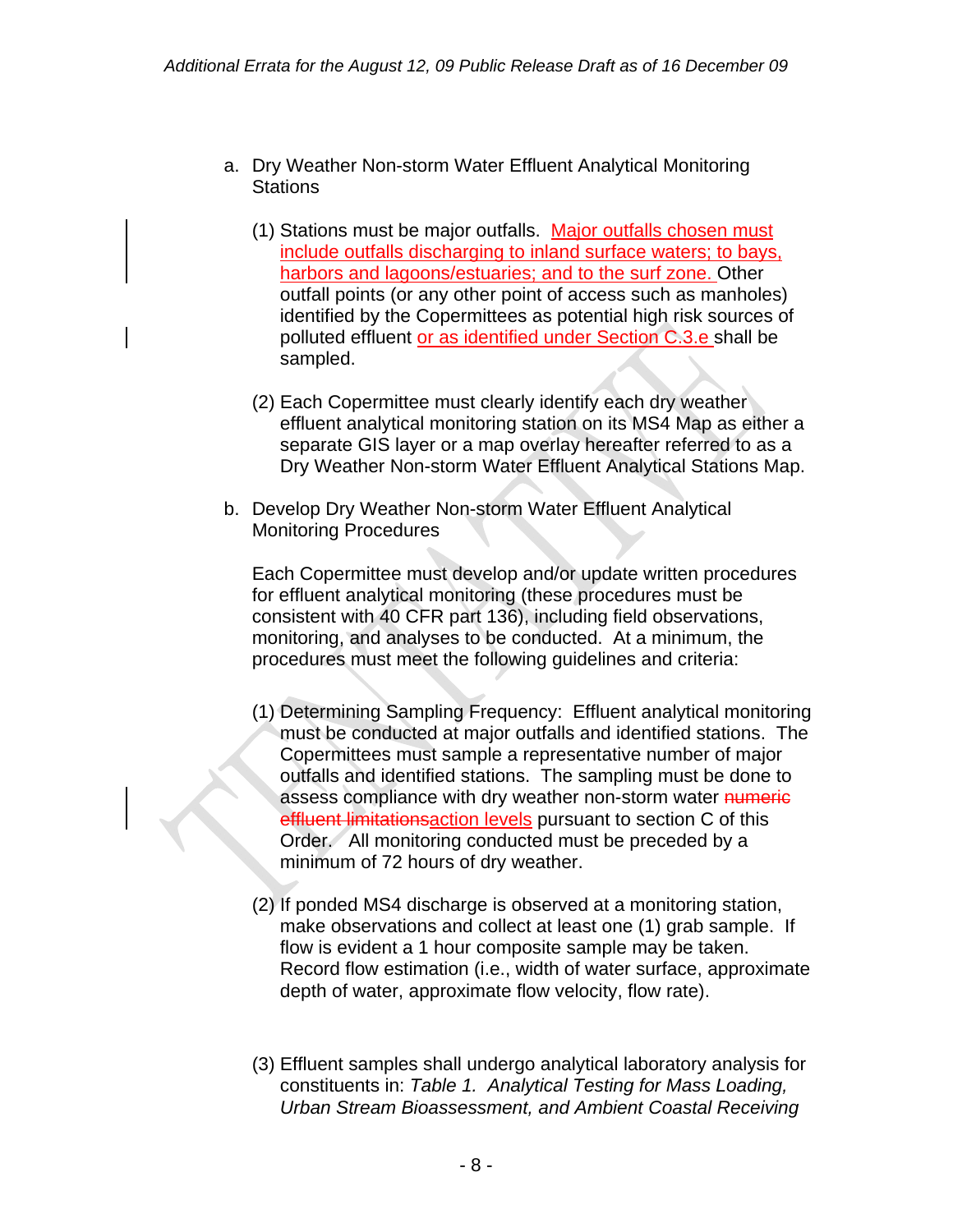*Waters Stations* and for those constituents with effluent limitationsaction levels under Section C of this Order. Effluent samples must also undergo analysis for Chloride, Sulfate and Total Dissolved Solids.

- (4) If the station is dry (no flowing or ponded MS4 discharge), make and record all applicable observations.
- (5) Develop and/or update criteria for dry weather non-storm water effluent analytical monitoring:
	- (a) Criteria must include numeric limitationsaction levels in Section C of this Order.
	- (b) Criteria must include evaluation of  $LC_{50}$  levels for toxicity to appropriate test organisms
- (6) Develop and/or update procedures for source identification follow up investigations in the event of exceedance of dry weather non-storm water effluent analytical monitoring result criteria. These procedures must be consistent with procedures required in section F.4.d and F.4.e. of this Order.
- (7) Develop and/or update procedures to eliminate detected illicit discharges and connections. These procedures must be consistent with the non-storm water dry weather action levels in section C and with each Copermittees' Illicit Discharge and Elimination component of its Jurisdictional Runoff Management Plan as discussed in section F.4 and F.4.e. of this Order.
- c. Conduct Dry Weather Non-storm Water Effluent Analytical **Monitoring**

The Copermittees must commence implementation of dry weather effluent analytical monitoring under the requirements of this Order no later than the 3<sup>rd</sup>-one year following adoption of this Order. If monitoring indicates an illicit connection or illegal discharge, conduct the follow-up investigation and elimination activities as described in submitted dry weather field screening and analytical monitoring procedures and found in sections  $C<sub>1</sub>$ , F.4.d and F.4.e of Order No. R9-2009-0002.

Until the dry weather non-storm water effluent analytical monitoring program is implemented under the requirements of this Order, each Copermittee must continue to implement dry weather field screening and analytical monitoring as it was most recently implemented pursuant to Order No. 2002-01.<del>, with the addition of</del>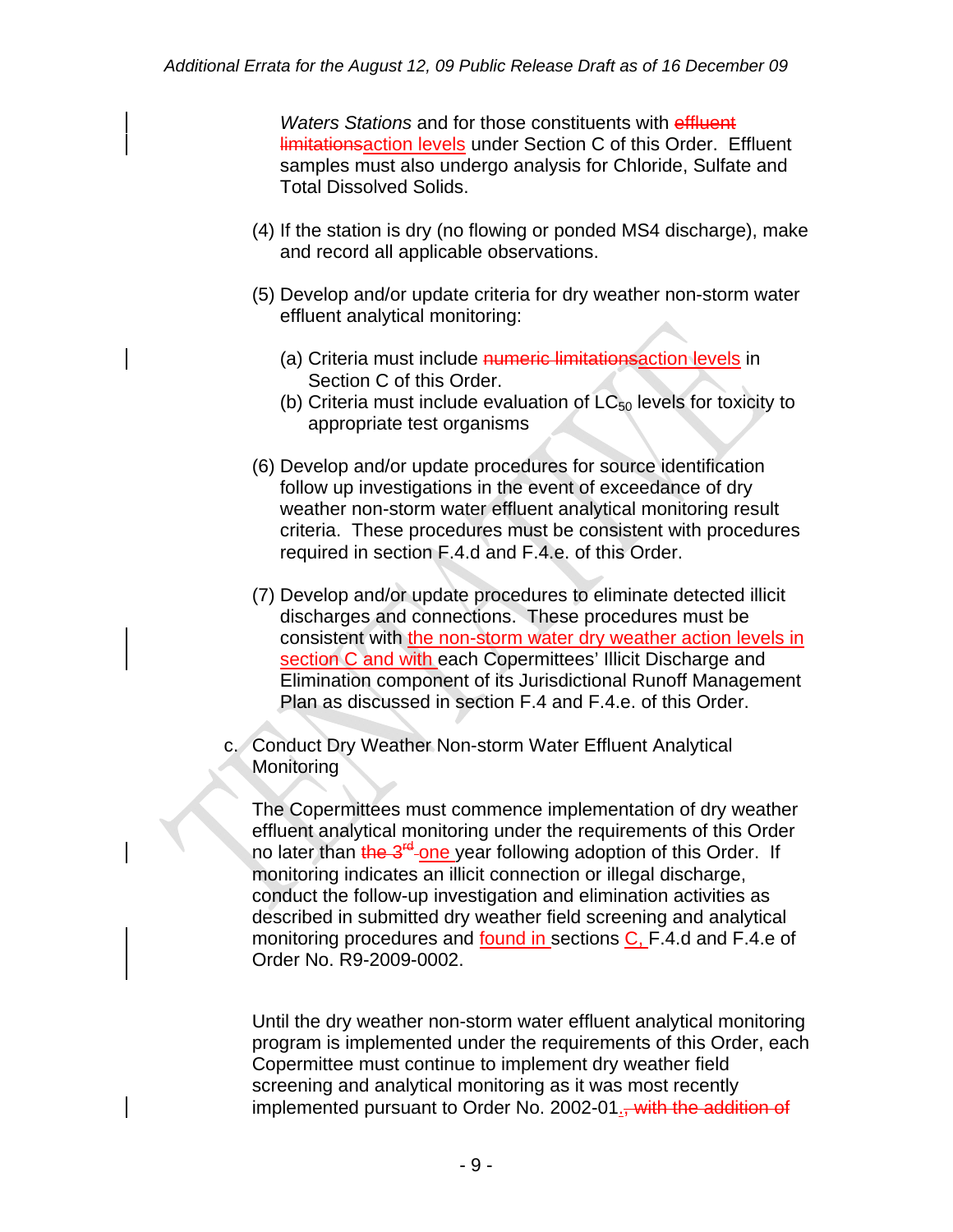# the following:

(1)The Copermittees must choose a subset of major outfalls and identified stations that discharge to the surf zone. Non-storm water effluent from these stations must be sampled in years 4 and 2 following adoption of this Order. Analysis of samples must include Indicator Bacteria, Turbidity, pH, and Metals (see Table 1). Sampling may be done in conjunction with Ambient Coastal Receiving Waters Monitoring. A discharge to a surf zone occurs when the non-storm water discharge point from the MS4 discharges:

(a)Directly into the ocean in a wave induced area subject to long-shore conditions; or

(b)Across a primarily sandy substrate beach and subsequently directly into a wave induced area subject to long-shore conditions;

**Attachment F – Source Data Page 1 and 9,**

II. NON-STORM WATER NUMERIC EFFLUENT LIMITATIONSACTION LEVELS

# **Tentative Order Fact Sheet**

# **Page 20, Discussion on Finding A.1:**

As a means for achieving those water quality objectives, Porter-Cologne (section 13243) further authorizes the Regional Water Quality Control Boards to establish waste discharge requirements (WDRs) to prohibit waste discharges in certain conditions or areas. Since 1990, the San Diego Regional Board has issued areawide MS4 NPDES permits. The Order will renew Order No. R9-2002-01 to comply with the CWA and attain water quality objectives in the Basin Plan by limiting the contributions of pollutants conveyed by storm water and by including numeric action levels for dry weather non-storm water discharges designed to ensure that the Copermittees comply with the requirement to effectively prohibit all types of unauthorized non-storm water discharges into their MS4srequiring compliance with non-storm water effluent limitations. Further discussions of the legal authority associated with the prohibitions and directives of the Order are provided in section VII this document.

# **Page 45, Discussion on Finding C.14:**

As explained in the discussion of Finding C.15., below, the Copermittees' reliance on BMPs for the past 19 years has not resulted in compliance with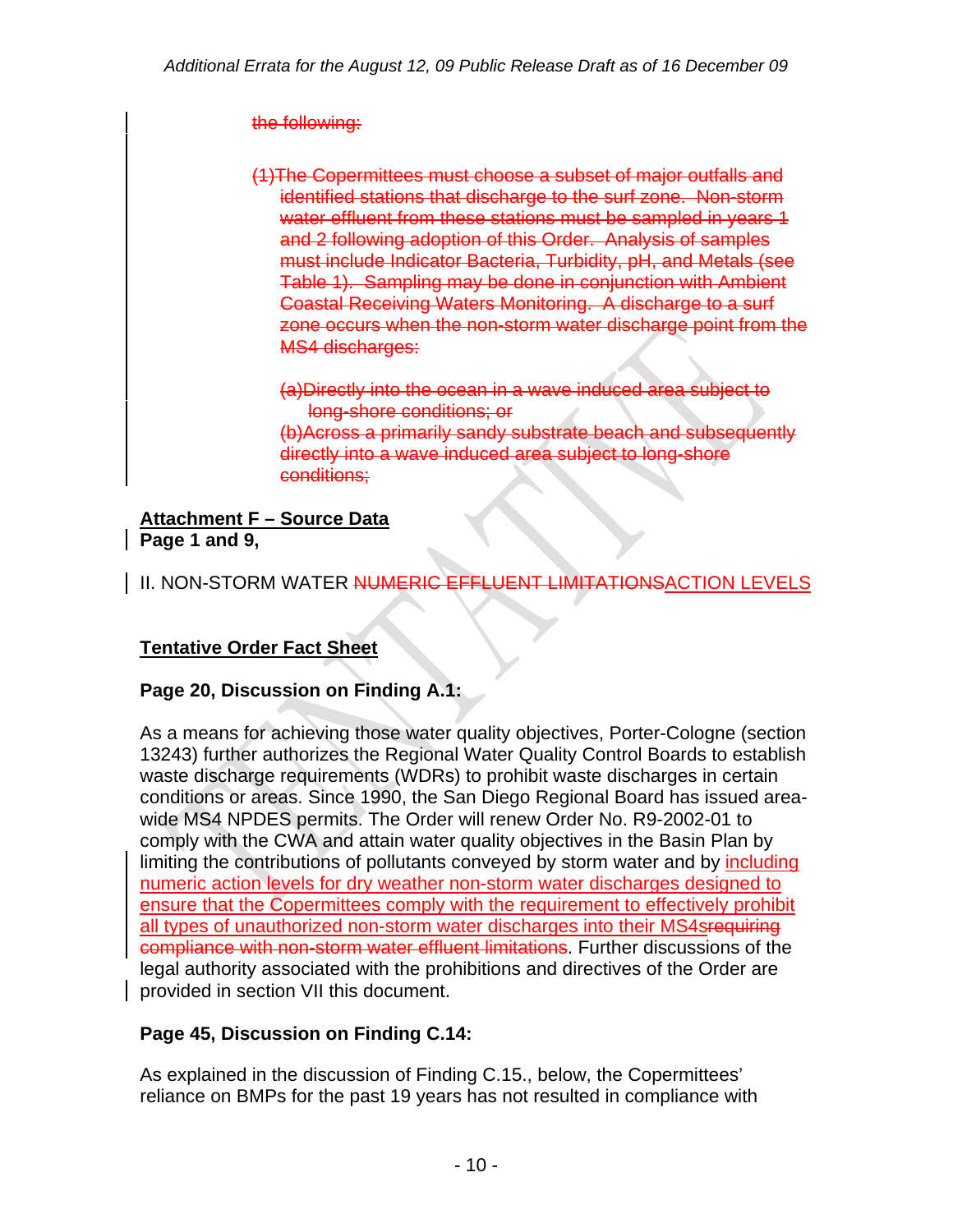applicable water quality standards. The Regional Board has evaluated (in accordance with 40 CFR 122.44(d)(1)) past and existing controls (BMPs), nonstorm water effluent monitoring results, the sensitivity of the species in receiving waters (e.g. endangered species), and the potential for effluent dilution, and has determined that existing BMPs to control pollutants in storm water discharges are not sufficient to protect water quality standards in receiving waters and the existing requirement that Copermittees effectively prohibit all types of unauthorized non-storm water discharges into the MS4 historically results in the discharge of pollutants to the receiving waters. as non-storm water discharges from the MS4 continue to cause, have the reasonable potential to cause, or contribute to excursions above applicable water quality criteria. Thus, numeric effluent limitations action levels for non-storm water, dry weather, -discharges from the MS4 and required actions following observed exceedances of numeric action levels have been established. in accordance with federal regulations under 40 CFR 122.44 to control the discharge of pollutants to protect water quality standards. For further discussion regarding the development of action levelsnumeric limitations please see Finding E.12 and discussion.

Numeric effluent limitsDry weather action levels are applicable to non-storm water discharges of effluent from the MS4 system. Non-storm water effluent discharges from the MS4 are those which occur during dry weather conditions. These limitations action levels are not applied to storm water discharges, as defined within the Order. Storm water discharges regulated by the Order are required to meet the the MEP standard and related iterative process and are not subject to the numeric effluent limitations applied to non-storm water dischargeshave separate action levels.

Numeric effluent limitsDry weather action levels are applicable to non-storm water discharges from the MS4 system into receiving waters. It is infeasible and inappropriate to apply numeric effluent limitations to non-storm water discharges into the MS4 unless such discharges are covered under a separate NPDES permit. Non-storm water discharges are already required to be prohibited unless specifically exempted or covered under a separate NPDES permit. Effluent limitationsDry weather action levels apply to non-storm water discharges of effluent from a point source into receiving waters. The MS4 is not a receiving water. Should a discharger wish to discharge a non-exempt category to the MS4 system, such discharges require a separate NPDES permit pursuant to sections 402 and 301 of the CWA. It is also infeasible to monitor and sample every discharge into the MS4, as such discharges are diffuse by nature and may vary spatially and temporally.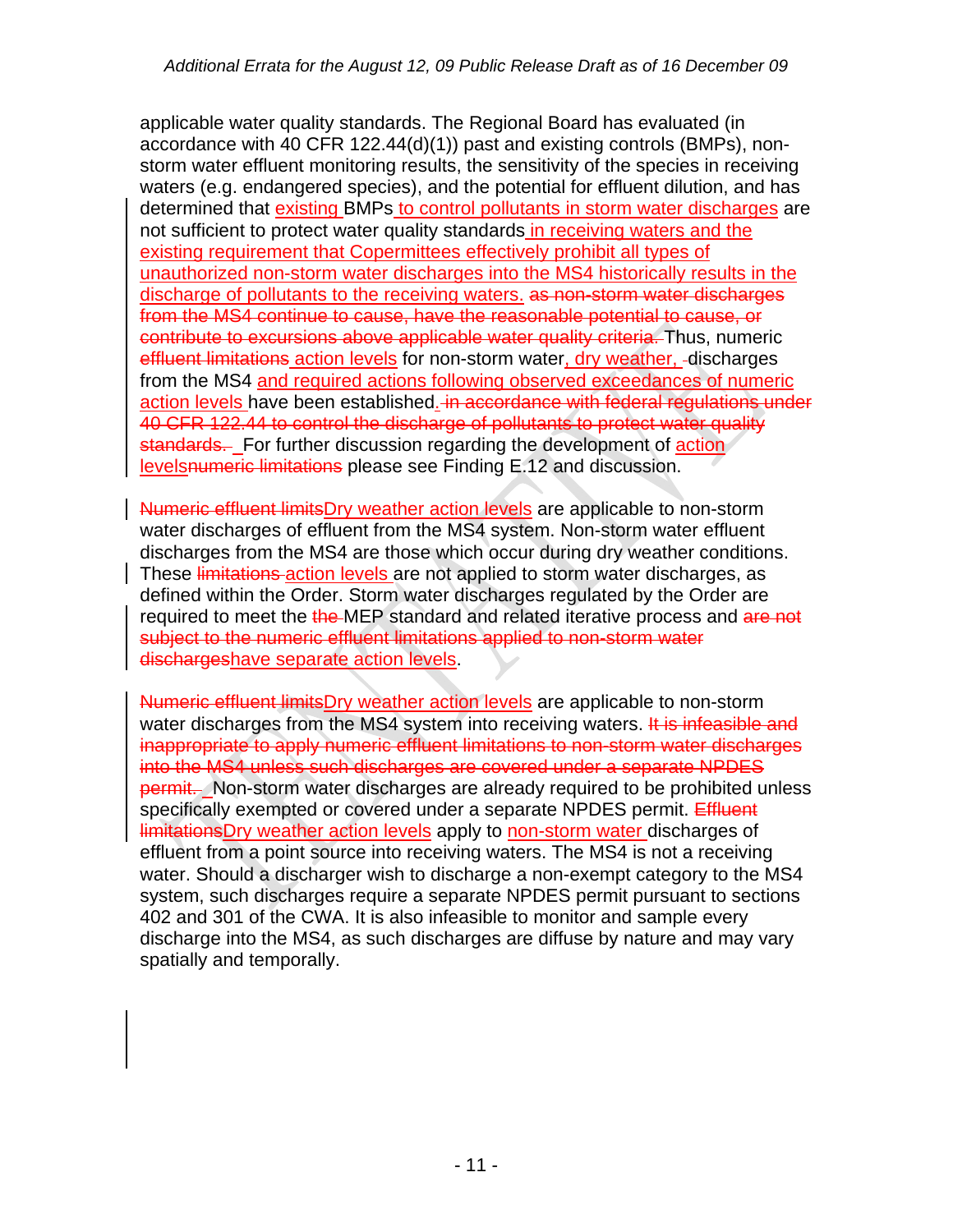# **Page 98**

**Finding E.12** This Order requires each Copermittee to effectively prohibit all types of unauthorized discharges of non-storm water into its MS4. However, historically pollutants have been identified as present in dry weather non-storm water discharges from the MS4s through 303(d) listings, monitoring conducted by the Copermittees under Order No. R9-2002-0001, and there are others expected to be present in dry weather non-storm water discharges because of the nature of these discharges. This Order includes action levels WQBELs for pollutants in non-storm water, dry weather, discharges from the MS4 designed to. WQBELs included in this Order have been established for pollutants which have ensure that the requirement to effectively prohibit all types of unauthorized discharges of non-storm water in the MS4 is being complied with. Action levels in the Order are based upon the reasonable potential to cause or contribute to an excursion of numeric or narrative water quality objectives and criteria as defined in the Basin Plan, the Water Quality Control Plan for Ocean Waters of California (Ocean Plan), and the State Policy for Implementation of Toxics Standards for Inland Surface Waters, Enclosed Bays, and Estuaries of California (State Implementation Policy or SIP). An exceedance of an action level requires specified responsive action by the Copermittees. This Order describes what actions the Copermittees must take when an exceedance of an action level is observed. Exceedances of non-storm water action levels do not alone constitute a violation of this Order but could indicate non-compliance with the requirement to effectively prohibit all types of unauthorized non-storm water discharges into the MS4 or other prohibitions established in this Order. Failure to undertake required source investigation and elimination action following an exceedance of an non-storm water action level (NAL or action level) is a violation of this Order. The Regional Board recognizes that use of action levels will not necessarily result in detection of all unauthorized sources of non-storm water discharges because there may be some discharges in which pollutants do not exceed established action levels. However, establishing NALs at levels appropriate to protect water quality standards is expected to lead to the identification of significant sources of pollutants in dry weather non-storm water discharges. This is consistent with existing Regional Board requirements in Orders for other nonstorm water discharges throughout the region, including those which discharge into and from the MS4. NPDES regulations require that all permit limitations be expressed, unless impracticable, as both average monthly limitations (AMEL) and maximum daily limitations (MDEL) for all discharges other than privately owned treatment works (40 CFR 122.45(d)).

**Discussion of Finding E.12.** Similar Orders addressing non-storm water discharges, including discharges that are into and from MS4 systems, have been issued containing receiving water and/or effluent limitations. These include General Orders for discharges from a variety of sources into a wide range of receiving waters. Orders include, but are not limited to, Order No. R9-2002-0020, R9-2008-0002, 2006-008 DWQ, 2004-0009 DWQ, and 2004-0008 DWQ. This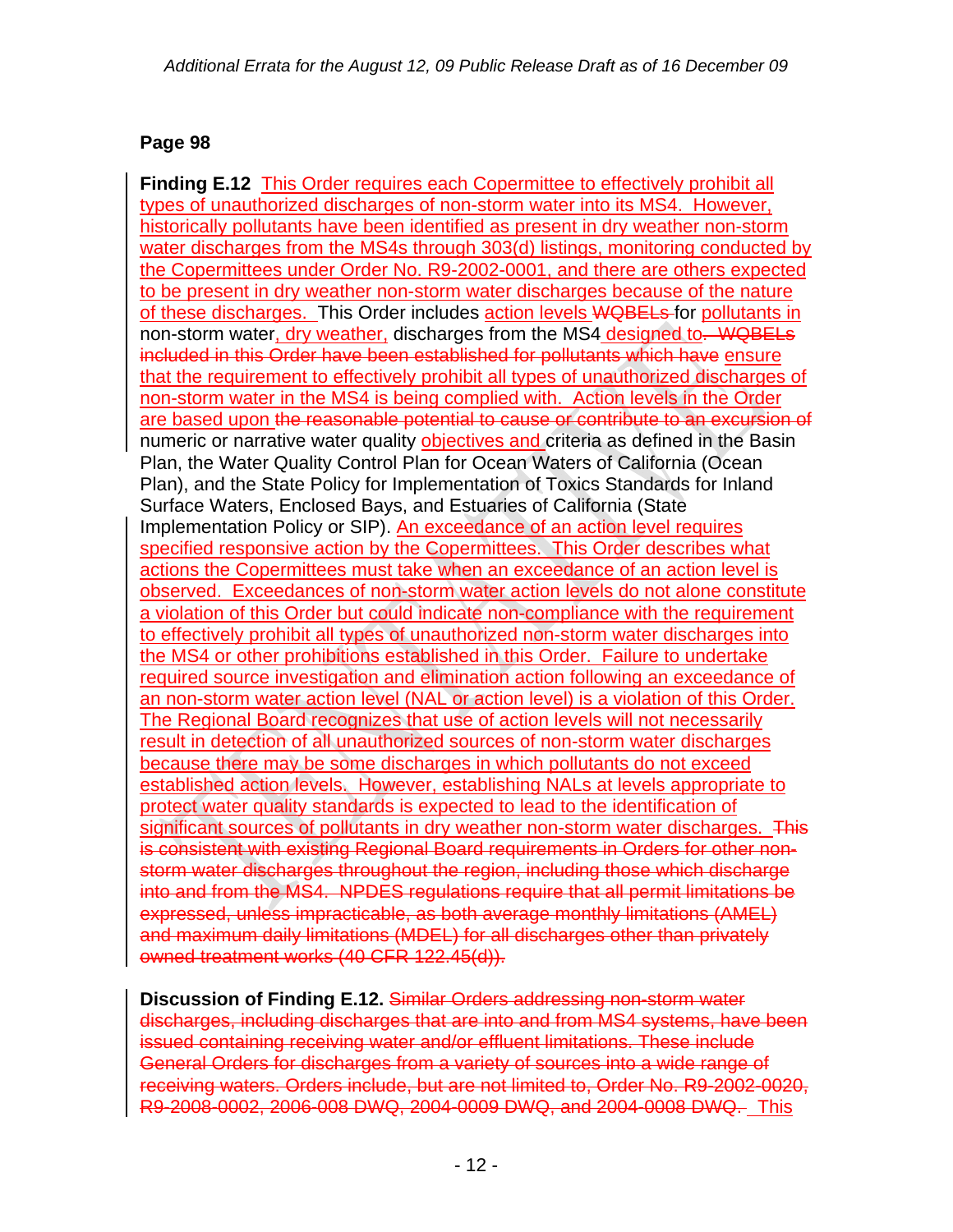Order includes the existing requirement that Copermittees effectively prohibit all types of unauthorized non-storm water discharges in the MS4s. It also includes the following prohibition set forth in the Basin Plan: "The discharge of waste to waters of the state in a manner causing, or threatening to cause a condition of pollution, contamination or nuisance as defined in California Water Code section 13050 is prohibited." (Prohibition A.1.) As discussed in the Order's Findings on discharge characteristics, e.g., C.2., C.4., C.6., C.7., C.9., C.14. , and C.15., the Copermittee's reliance on BMPs for the past 19 years has not resulted in compliance with applicable water quality standards or compliance with the requirement to effectively prohibit all types of unauthorized discharges of nonstorm water in the MS4. The Regional Board has evaluated (in accordance with 40 CFR 122.44(d)(1)) past and existing control (BMPs), non-storm water effluent monitoring results, the sensitivity of the species in receiving waters (e.g. endangered species), and the potential for effluent dilution and has determined that existing BMPs to control pollutants in storm water discharges are not sufficient to protect water quality standards in receiving waters and the existing requirement that Copermittees effectively prohibit all types of unauthorized nonstorm water discharges into the MS4 historically results in the discharge of pollutants to the receiving waters.

Therefore it is appropriate to establish dry weather non-storm water action levels based upon established water quality standards to measure pollutants levels in the discharge of dry weather non-storm water that could indicate non-compliance with the requirement to effectively prohibit all types of unauthorized non-storm water discharges into the MS4 and/or that these discharges are causing, or threatening to cause, a condition of pollution , contamination or nuisance in the receiving waters. NALs are not numeric effluent limitations. While not alone a violation of this Order an exceedance of an NAL requires the Copermittees to initiate a series of source investigation and elimination actions to address the exceedance. Results from the NAL monitoring are to be used in developing the Copermittees annual work plans. Failure to undertake required source investigation and elimination action following an exceedance of an NAL is a violation of this Order. Please see further discussion in the directives section Ce of the fact sheet.

A purpose of monitoring, required under this and previous Orders, as stated in the Monitoring and Reporting Program is to "detect and eliminate illicit discharges and illicit connections to the MS4" and to answer the following core management questions:

1. Are conditions in receiving waters protective, or likely to be protective, of beneficial uses?

2. What is the extent and magnitude of the current or potential receiving water problems?

3. What is the relative MS4 discharge contribution to the receiving water problem(s)?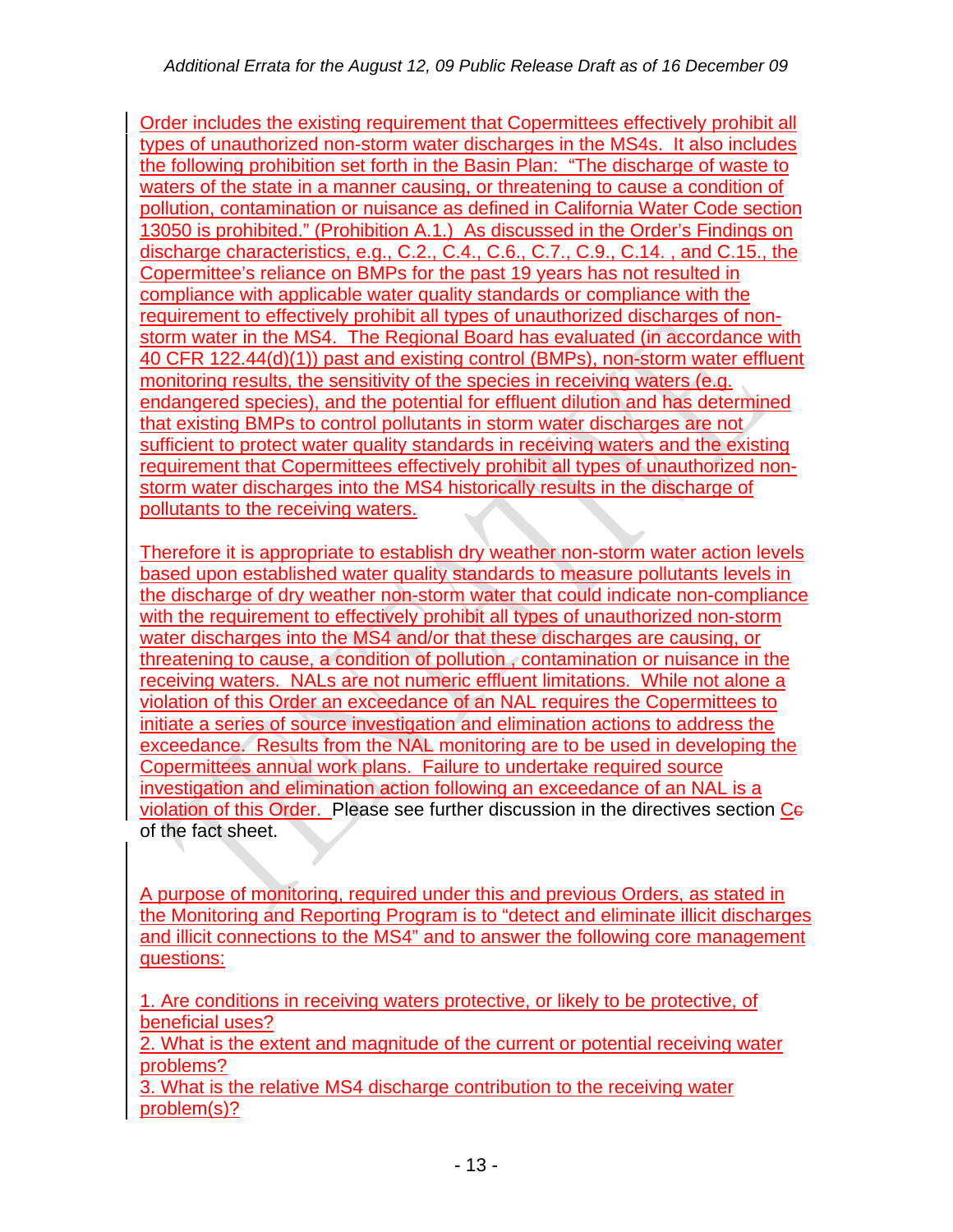*Additional Errata for the August 12, 09 Public Release Draft as of 16 December 09* 

4. What are the sources of MS4 discharge that contribute to receiving water problem(s)?

5. Are conditions in receiving waters getting better or worse?

For the past 4 permit cycles (19 years), Copermittees have utilized their IC/ID program to identify and eliminate non-storm water discharges that are sources of pollutants to the MS4. The Copermittees are also subject to the requirement to effectively prohibit all types of unauthorized discharges of non-storm water into the MS4s. Historically, discharges of unauthorized non-storm water do occur, resulting in the discharge of pollutants to the receiving waters. NALs have been included in this Order to ensure that the Copermittees comply with the requirement to effectively prohibit all types of unauthorized non-storm water discharges that are a source of pollutants in the receiving waters.

# **Page 106**

# *C. Non Storm Water Dry Weather Numeric Effluent Limitations Action Levels*

The following legal authority applies to Section C:

**Broad Legal Authority:** CWA section 402, 402(p)(3)(B)(ii), CWC §13377, 40 CFR 122.26(d)(2)(i)(B, C, E, and F), and 40 CFR 122.26(d)(2)(iv).

# **Specific Legal Authority:**

The Clean Water Act section 402(p)(3)(B)(ii) provides that MS4 permits "shall include a requirement to effectively prohibit non-storm water discharges into the storm sewers."

Federal NPDES regulations 40 CFR 122.26(d)(2)(iv)(B) provides that the proposed management program "shall be based on a description of a program, including a schedule, to detect and remove (or require the discharger to the municipal storm sewer to obtain a separate NPDES permit for) illicit discharges and improper disposal into the storm sewer."

Federal NPDES regulation 40 CFR 122.26(d)(2)(iv)(B)(1) provides that the Copermittee include in its proposed management program "a program, including inspections, to implement and enforce an ordinance, orders or similar means to prevent illicit discharges to the municipal storm sewer system; this program description shall address all types of illicit discharges, however the [listed exempt] category of non-storm water discharges or flows shall be addressed where such discharges are identified by the municipality as sources of pollutants to waters of the United States."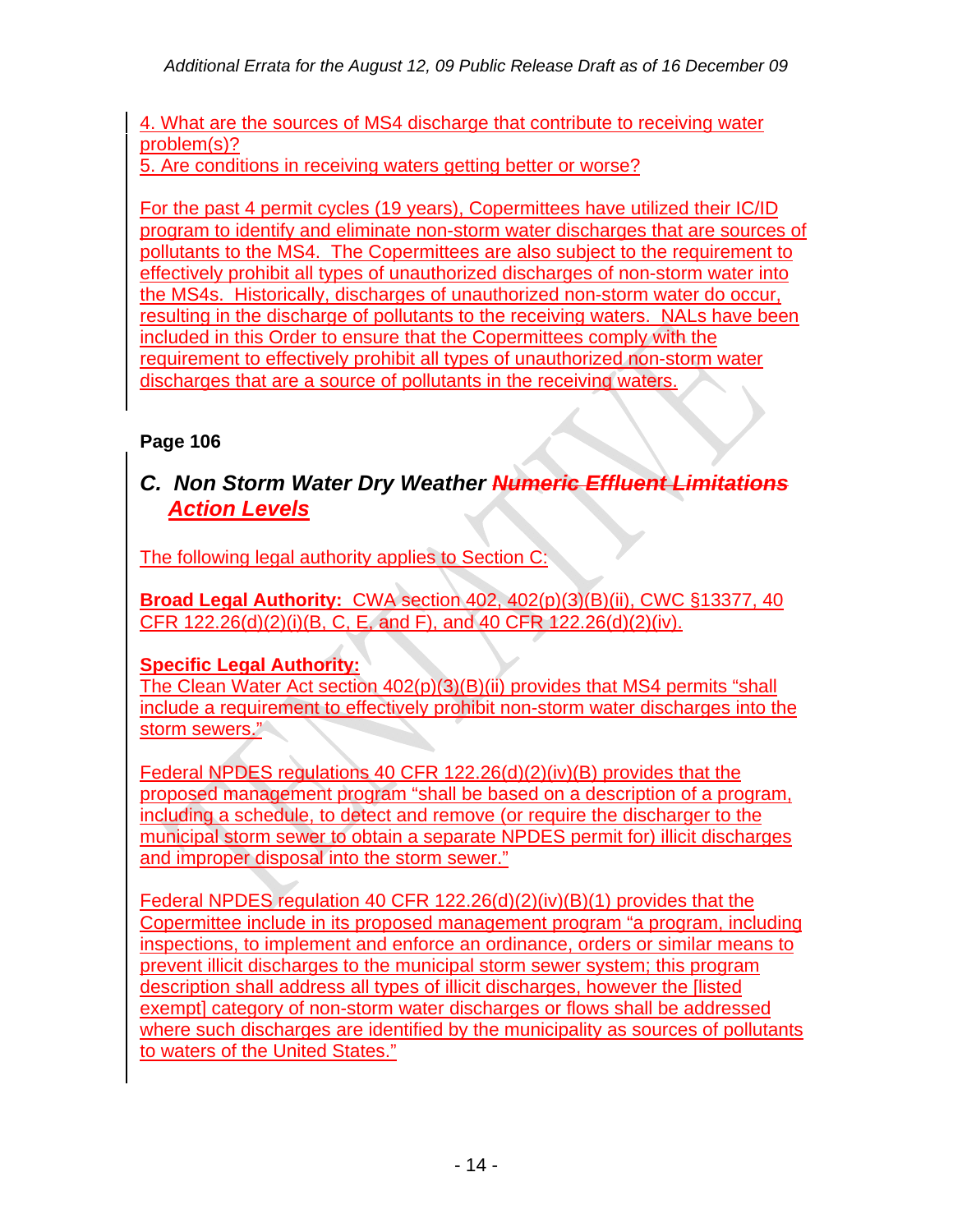Federal NPDES regulation 40 CFR 122.26(d)(2)(iv)(B)(2) provides that the Copermittee include in its proposed management program "a description of procedures to conduct on-going field screening activities during the life of the permit, including areas or locations that will be evaluated by such field screens."

Federal NPDES regulation 40 CFR 122.26(d)(2)(iv)(B)(3) provides that the Copermittee include in its proposed management program "procedures to be followed to investigate portions of the separate storm sewer system that, based on the results of the field screen, or other appropriate information, indicate a reasonable potential of containing illicit discharges or other sources of non-storm water."

**Section C has been added to establishes non-storm water dry weather numeric** effluent limitationsaction levels (see also Finding C.14, Finding E.12 and the Discussion for those sections).

Non-exempted, non-storm water discharges are to be effectively prohibited from entering the MS4 or become subject to another NPDES permit (see Federal Register, Vol. 55, No. 222, pg. 47995). Conveyances which continue to accept non-exempt, non-storm water discharges do not meet the definition of MS4 and are not subject to section 402(p)(3)(B) of the CWA unless the discharges are issued separate NPDES permits. Instead, conveyances that continue to accept non-exempt, non-storm water discharges that do not have a separate NPDES permit are subject to sections 301 and 402 of the CWA (see Federal Register, Vol. 55, No. 222, pg. 48037).

Language has been added to tThe Order requiresing the sampling of a representative percentage of major outfalls and other identified stations within each hydrologic subarea. While it is important to assess all major outfall discharges from the MS4 into receiving waters, to date the Copermittees have implemented a dry-weather monitoring program that has identified major outfalls that are representative of each hydrologic subarea and have randomly sampled other major outfalls. Thus, it is expected that the Copermittees will utilize past dry weather monitoring in the selection and annual sampling of a representative percentage of major outfalls in accordance with the requirements under Section C.4.

# Background and Rationale for Requirements

The Regional Board developed the requirements for dry weather non-storm water numeric effluent limitationsaction levels based upon an evaluation of existing controls, monitoring and reporting programs (effluent and receiving water), special studies, and based upon Findings C.1 C.3, C.4, C.6, C.7 and C.14.

Technology Based Effluent Limitations (TBELs)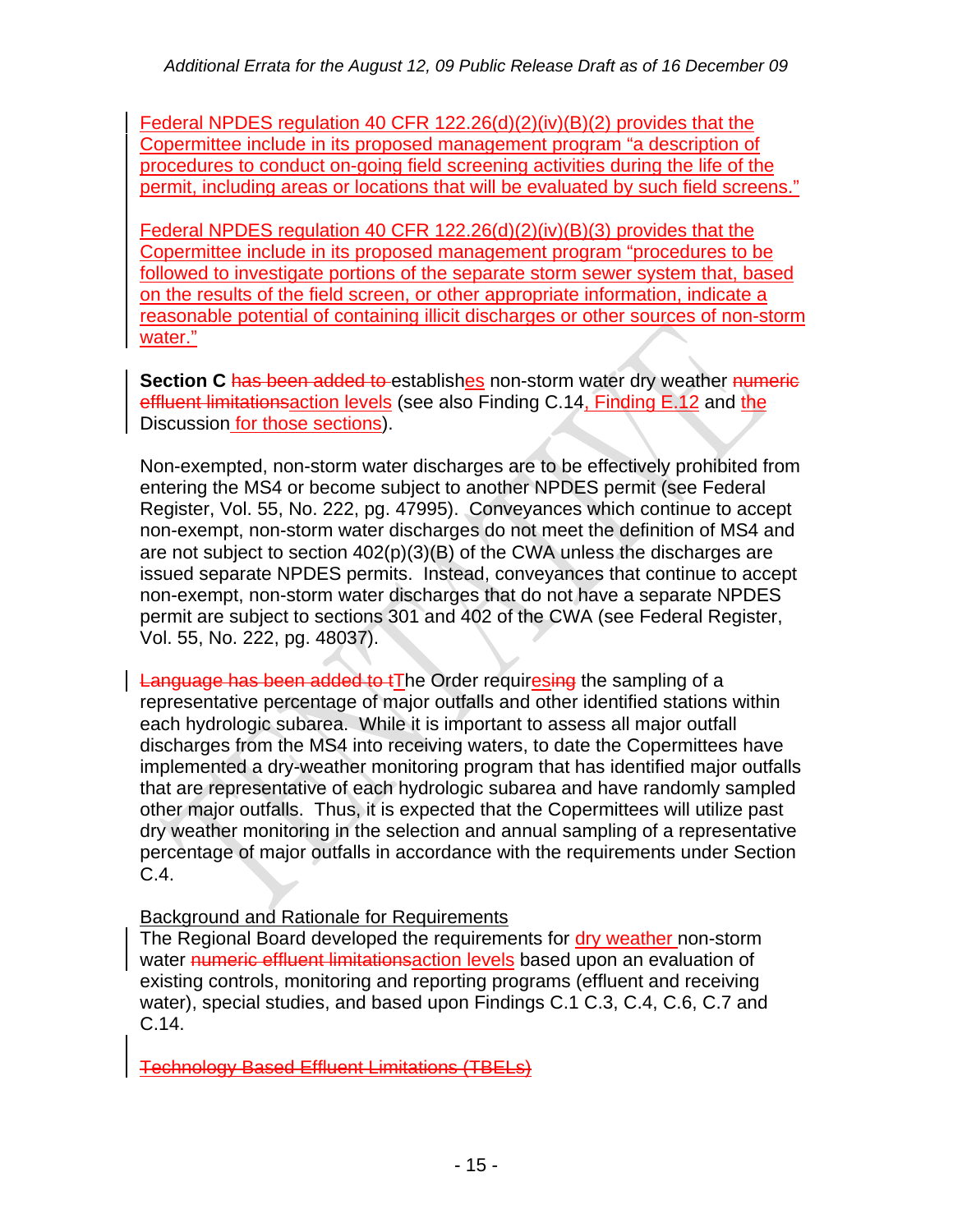Permits shall include applicable TBELs and standards (40 CFR 122.44(a)). This Order does not include TBELs for non-storm water discharges from the MS4 because USEPA to date has not promulgated effluent limitation guidelines for non-storm water discharges from an MS4. Furthermore, the Regional Board does not find that TBELs can be developed, at this time, utilizing Best Professional Judgment (BPJ) in a manner that will fully protect water quality standards. Thus, TBELs are not adequate to protect the Beneficial Uses of receiving waters and Water Quality Based Effluent Limitations must be developed.

# Water Quality Based Effluent Limitations (WQBELs)

1) Permits shall include WQBELs to attain and maintain applicable numeric and narrative water quality criteria to protect the beneficial uses of the receiving water (40 CFR 122.44(d)). Where numeric water quality criteria have not been established, WQBELs may be established using USEPA CWA section 304(a) criteria guidance, proposed State criteria or a State policy interpreting narrative criteria supplemented with other relevant information, or an indicator parameter (40 CFR 122.24(d)).

2) All applicable provisions of sections 301 and 302 of the CWA must be met for NPDES permits for discharges to surface waters. As specified in the SIP, the Regional Board shall conduct an analysis for each priority pollutant with applicable criterion or objective to determine if a water quality-based effluent limitation is required.

# Water Quality Control Plan

Section 303(C) of the Clean Water Act requires the state to establish Water Quality Standards (WQS). WQS define the water quality goals of a waterbody, or part thereof, by designating their use or uses to be made of the water and by setting criteria necessary to protect those uses.

The Regional Board's Water Quality Control Plan for the San Diego Basin (Basin Plan) designates beneficial uses, establishes water quality objectives, and contains implementation programs and policies to achieve those objectives for all waters addressed through the Basin Plan. The Basin Plan was adopted by the Regional Board on September 08, 1994, and was subsequently approved by the State Board on December 13, 1994. Subsequent revisions to the Basin Plan have also been adopted by the Regional Board and State Board.

State Board Resolution No. 88-63 establishes state policy that all waters, with certain exceptions, should be considered suitable or potentially suitable for municipal and domestic supplies. Requirements of this Order do not include effluent limitations reflecting municipal and domestic supply use as all waters within the County of Orange under this Order are specifically exempted from municipal and domestic supply as a Beneficial Use.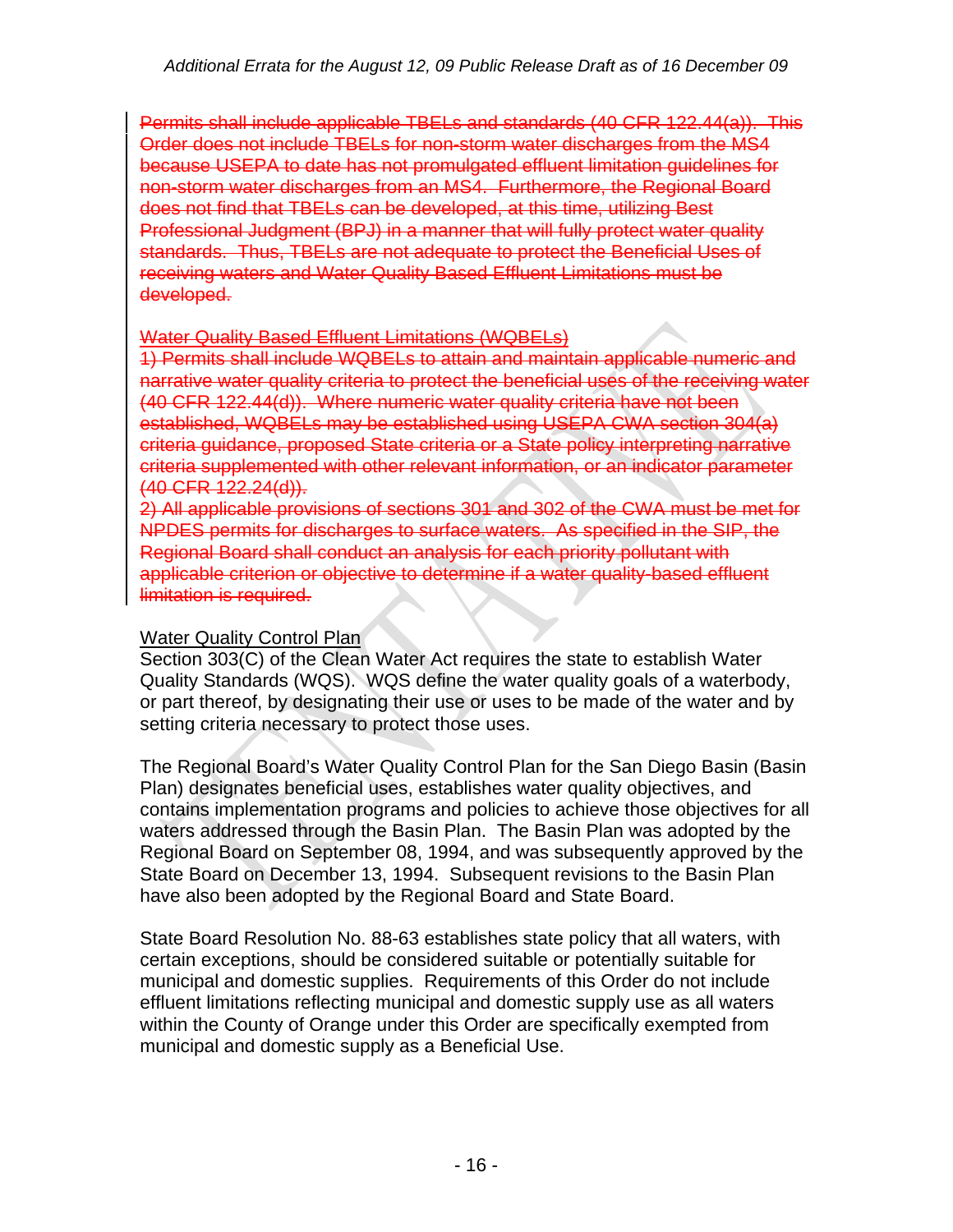The State Board adopted the Water Quality Control Plan for Ocean Waters of California (Ocean Plan) in 2005, it was approved by USEPA, and became effective on February 14, 2006. The Ocean Plan establishes Water Quality Objectives, general requirements for management of waste discharged to the ocean, effluent quality requirements, discharge provisions, and general provisions. Limitations derived from the Ocean Plan have been included in this Order to protect the Beneficial Uses of enclosed bays and estuaries because their Beneficial Uses are similar

### National Toxics Rule (NTR) and California Toxics Rule (CTR)

The USEPA adopted the NTR on December 22, 1992, which was amended on May 04, 1995, and November 09, 1999. The CTR was adopted by USEPA on May 18, 2000, and amended on February 13, 2001. These rules include water quality criteria for priority pollutants and are applicable to non-storm water discharges from the MS4. Criteria for 126 priority pollutants are established by the CTR. USEPA promulgated this rule to fill a gap in California water quality standards that was created in 1994 when a California court overturned the State's water quality control plans containing criteria for priority toxic pollutants. The federal criteria are legally applicable in the State of California for inland surface waters, enclosed bays and estuaries for all purposes and programs under the CWA.

### State Implementation Policy (SIP)

On March 2, 2000, the State Board adopted the Policy for Implementation of Toxics Standards for Inland Surface Waters, Enclosed Bays, and Estuaries of California (State Implementation Policy or SIP). The SIP became effective on April 28, 2000, with respect to the priority pollutant criteria promulgated for California by USEPA through the NTR and to the priority pollutant objectives established by the Regional Boards in their Basin Plans, with the exception of the provision on alternative test procedures for individual discharges that have been approved by the USEPA Regional Administrator. The alternative test procedures provision became effective on May 22, 2000. The SIP includes procedures for determining the need for WQBELs and for calculating WQBELs. The SIP also requires dischargers to submit sufficient data to make the determination, and if necessary to calculate the WQBELs. The State Board adopted amendments to the SIP on February 04, 2005, that became effective on July 13, 2005. The SIP establishes implementation provisions for priority pollutant criteria and objectives, and provisions for chronic toxicity control. Requirements of this Order implement the SIP.

### Compliance Schedule

Current discharges enrolled in Order No. R9-2002-001 (NPDES No. CAS0108740) shall comply with Order No. R9-2009-0002 upon Order adoption.

### Antidegradation Policy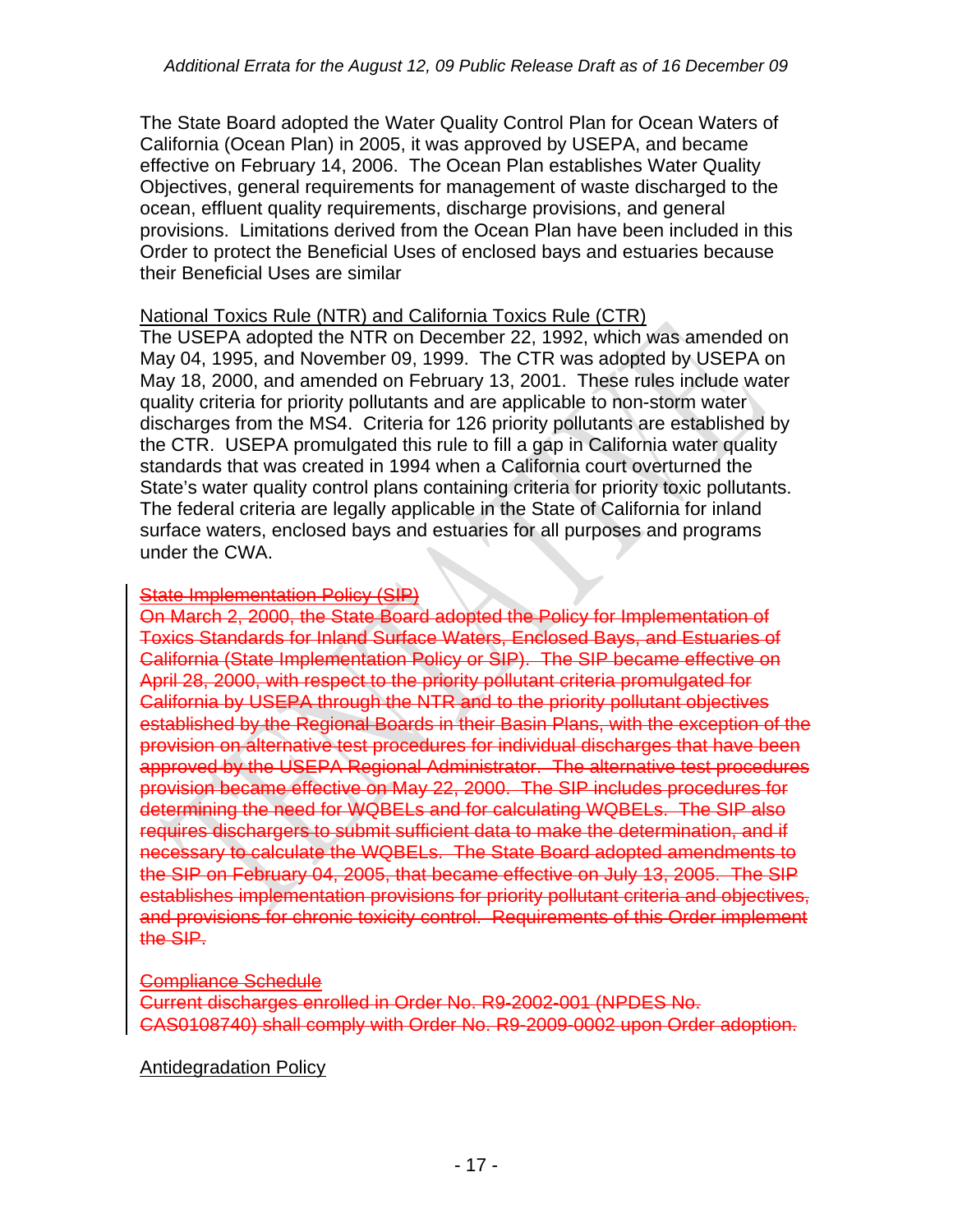Section 131.12 of 40 CFR requires that the State water quality standards include an antidegradation policy consistent with the federal policy. The State Board established California's antidegradation policy in State Board Resolution No. 68- 16. Resolution No. 68-16 incorporates the federal antidegradation policy where the federal policy applies under federal law. Resolution No. 68-16 requires that existing quality of waters be maintained unless degradation is justified based on specific findings. The Regional Boards' Basin Plans implement, and incorporate by reference, both the State and federal antidegradation policies. Permitted nonstorm water discharges from the MS4 are consistent with the antidegradation provision of 40 CFR section 131.12 and State Board Resolution No. 68-16.

# Anti-Backsliding

Sections 402(o)(2) and 303(d)(4) of the CWA and federal regulation of 40 CFR 122.44(l) prohibit backsliding in NPDES permits. These anti-backsliding provisions require effluent limitations in a re-issued permit to be as stringent as those in the previous permit, with some exceptions where limitations may be relaxed. All effluent limitations in this Order are at least as stringent as the effluent limitations in the previous Order.

# Monitoring and Reporting

40 CFR Section 122.48 and 40 CFR requires that all NPDES permits specify requirements for recording and reporting monitoring results. Sections 13267 and 13383 of CWC authorize the Regional Boards to require technical and monitoring reports. The Monitoring and Reporting Program establishes monitoring and reporting requirements to implement state and federal regulations. The Monitoring and Reporting Program can be found as Attachment E of the Order.

# Dilution or Mixing Zones

In order to protect the Beneficial Uses of receiving waters from pollutants as a result of non-storm water MS4 discharges, this Order does not provide for a mixing zone or a zone of initial dilution except when the discharge is to the surf zone.

The San Diego Region has predominately intermittent and ephemeral rivers and streams (Inland Surface Waters) which vary in flow volume and duration at spatial and temporal scales. Therefore, it is assumed that any non-storm water discharge from the MS4 into the receiving water is likely to be of a quantity and duration that does not allow for dilution or mixing. For ephemeral systems, nonstorm water discharges from the MS4 are likely to be the only surface flows present within the receiving water during the dry season.

MS4 discharge points to bays, estuaries and lagoons are not designed to achieve maximum initial dilution and dispersion of non-storm water discharges. Thus, initial dilution factors for non-storm water discharges from the MS4 into bays, estuaries, and lagoons are conservatively assumed to equal zero.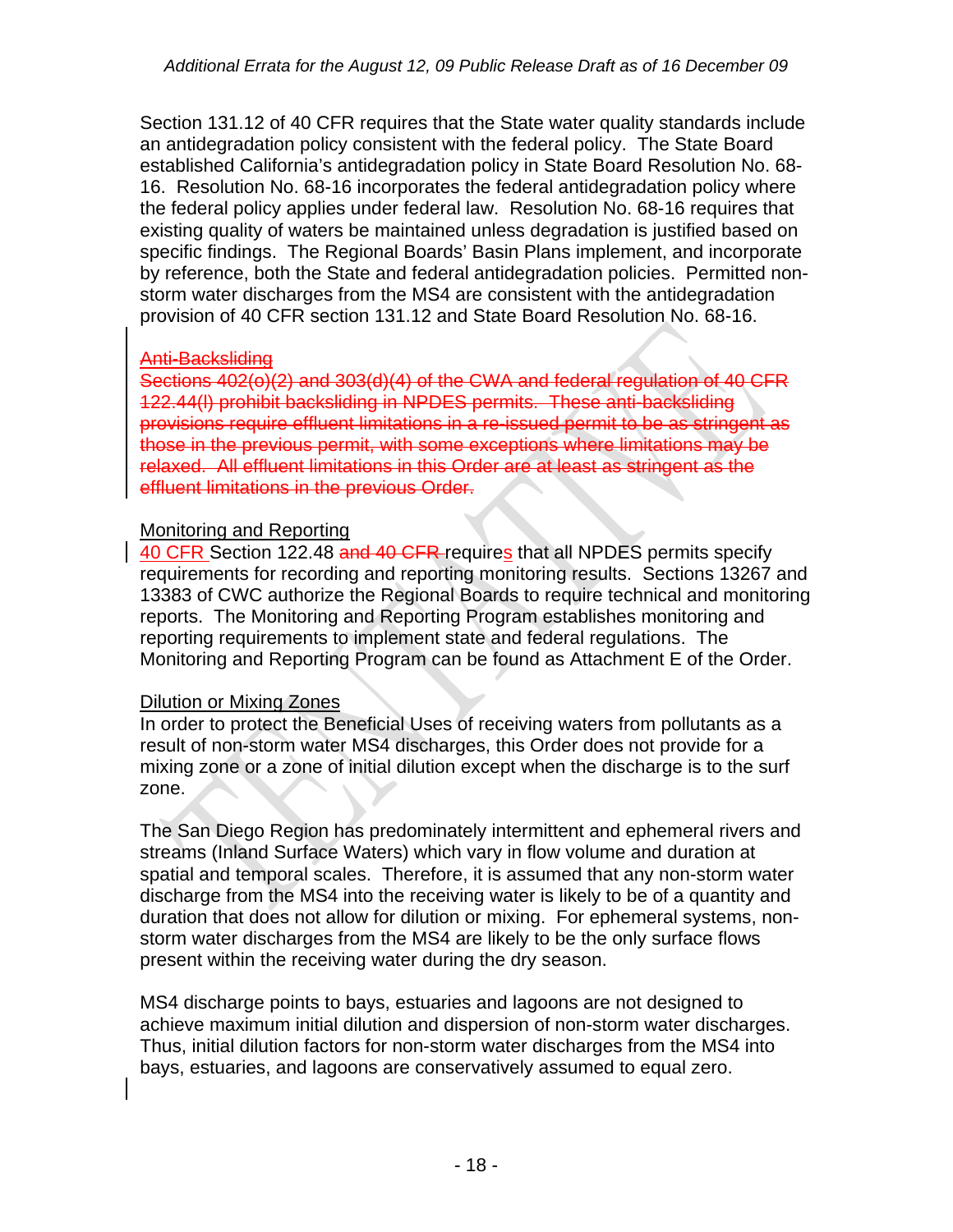*Additional Errata for the August 12, 09 Public Release Draft as of 16 December 09* 

It is appropriate to base numeric action levels for dry weather non-storm water discharges on these considerations.

# California Ocean Plan

A discharge to a surf zone occurs when the non-storm water discharge point from the MS4 discharges:

- a) Directly into the ocean in a wave induced area subject to long-shore conditions; or
- b) Across a primarily sandy substrate beach and subsequently directly into a wave induced area subject to long-shore conditions;

Establishment of Effluent Limitations Action levels

As specified in 40 CFR 122.44(d)(1)(i), permits are required to include WQBELs for pollutants that are or may be discharged at levels that cause, have reasonable potential to cause, or contribute to an excursion above any state water quality standard. The process for determining reasonable potential and calculating WQBELs when necessary is intended to protect the designated uses of the receiving water as specified in the Basin Plan, achieve applicable water quality objectives and criteria contained in State plans and policies, and meet water quality criteria in the CTR and NTR. Action levels in the Order are based upon numeric or narrative water quality objectives and criteria as defined in the Basin Plan, the Water Quality Control Plan for Ocean Waters of California (Ocean Plan), and the State Policy for Implementation of Tocixs Standards for Inland Surface Waters, Enclosed Bays, and Estuaries of California (State Implementation Policy or SIP). The Regional Board recognizes that use of action levels will not necessarily result in detection of all unauthorized sources of nonstorm water discharges because there may be some discharges in which pollutants do not exceed established action levels.

In June of 2006, the California Water Board's Blue Ribbon Storm Water Panel released it's report titled 'The Feasibility of Numerical Effluent Limits Applicable to Discharges of Storm Water Associated with Municipal, Industrial and Construction Activities.' The report only examined numerical limits as applied to storm water and not non-storm water. In the recommendations, the Blue Ribbon panel proposed storm water action levels which are computed using statistical based population approaches. For example, Section D of the Permit uses a recommended statistical approach to develop storm water action levels. The Blue Ribbon panel did not examine the efficacy of action levels or recommendations for development of action levels for non-storm water discharges.

For discharges to inland surface waters, effluent limitations action levels are based on the EPA water quality criteria for the protection of aquatic species, the EPA water quality criteria for the protection of human health, water quality criteria and objectives in the applicable State plans, effluent concentration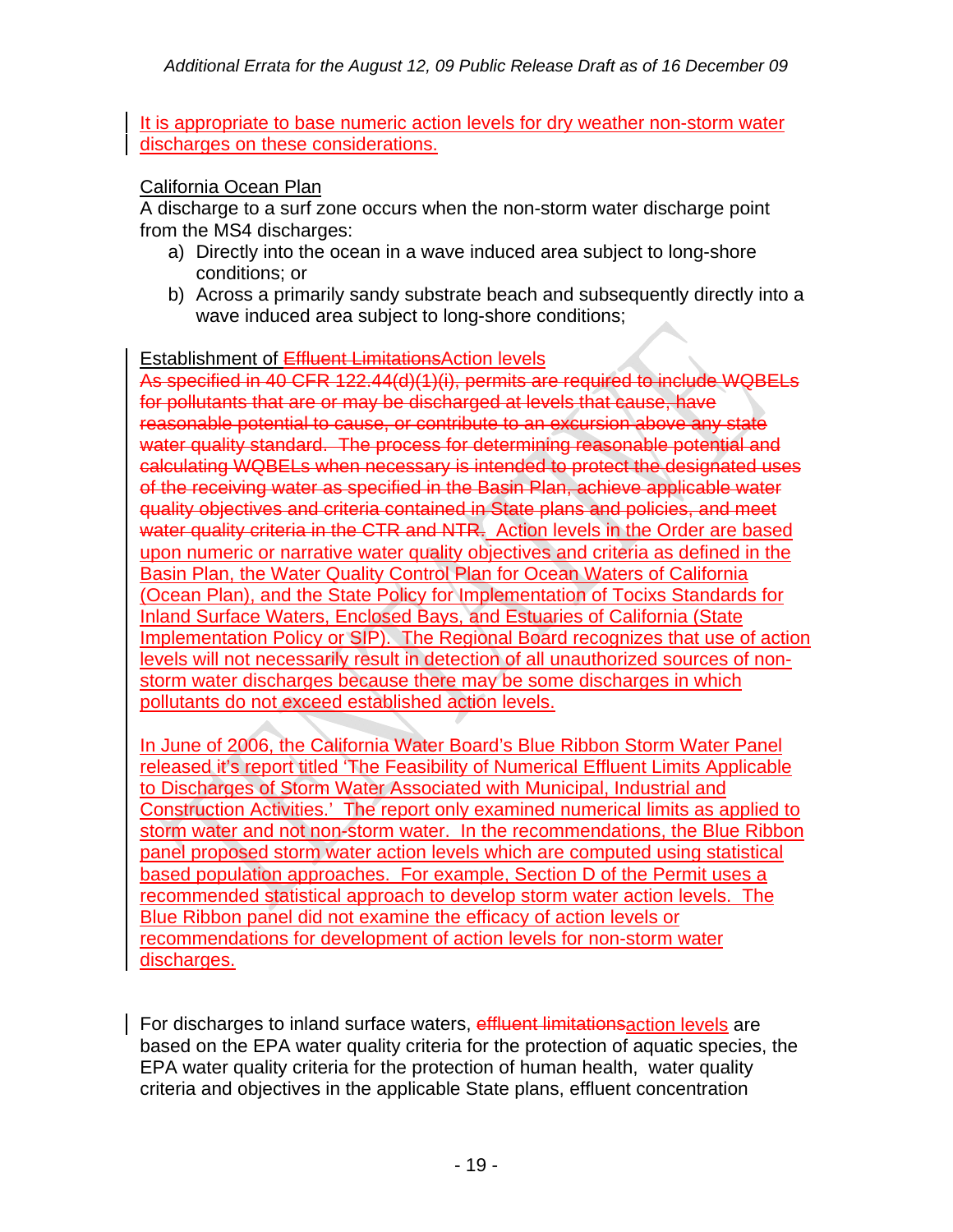available using best available technology, and 40 CFR 131.38. Since the assumed initial dilution factor for the discharge is zero and a mixing zone is not allowed, a non-storm water discharge from the MS4 could not cause an excursion from numeric receiving water quality objectives if the discharge is in compliance with the effluent limitationsaction levels contained in the Order. Likewise, discharges in compliance with action levels to the surf zone cannot cause excursions from water quality objectives.

### Reasonable Potential Analysis

As specified in 40 CFR 122.44(d)(1)(i), permits are required to include WQBELs for pollutants that are or may be discharged at levels that cause, have reasonable potential to cause, or contribute to an excursion above any state water quality standard. For conventional pollutants reasonable potential is evaluated on a pollutant by pollutant basis using established TMDLs, 303(d) listings for impaired waterbodies, pollutant presence through monitoring and/or an evaluation of if a pollutant is otherwise expected to be present in the discharge. For priority pollutants, reasonable potential was evaluated according to SIP procedure

Section 303(d)(1)(A) of the CWA requires that "Each state must identify those waters within its boundaries for which the effluent limitations...are not stringent enough to implement any water quality standard (WQS) applicable to such waters." The CWA also requires states to establish a priority ranking of impaired waterbodies known as Water Quality Limited Segments and to establish Total Maximum Daily Loads (TMDLs) for such waters. This priority list of impaired waterbodies is called the Section 303(d) List. Water Quality Limited Segments within the jurisdiction of this Order have been identified due to exceedances of Indicator Bacteria, Phosphorus, Toxicity and Turbidity criteria whose source includes or is likely to include non-storm water discharges from the MS4 (see Table 2a, Findings C.7 E.10, E.11 and discussion).

Dry weather monitoring of non-storm water MS4 effluent conducted under the previous Order (R9-2002-001), which relies on BMPs as controls to protect water quality standards, has identified discharges of pollutants that have caused, have the reasonable potential to cause or contribute to an excursion above state water quality standards are found in non-storm water discharges. Monitoring of pH, Dissolved Oxygen, Phosphorus, Nitrate, Turbidity and Methylene Blue Active Substances (MBAS) in non-storm water MS4 discharges has shown that the effluent exceeds state water quality criteria. It is appropriate to establish numeric the effluent exceeds state water quality criteria action levels for these pollutants to ensure that the Copermittees are complying with the requirement to effectively prohibit all types of unauthorized non-storm water discharges into the MS4s.to protect the Beneficial Uses of receiving waters. Thus, these exceedances have established that water quality based effluent limitations must be developed.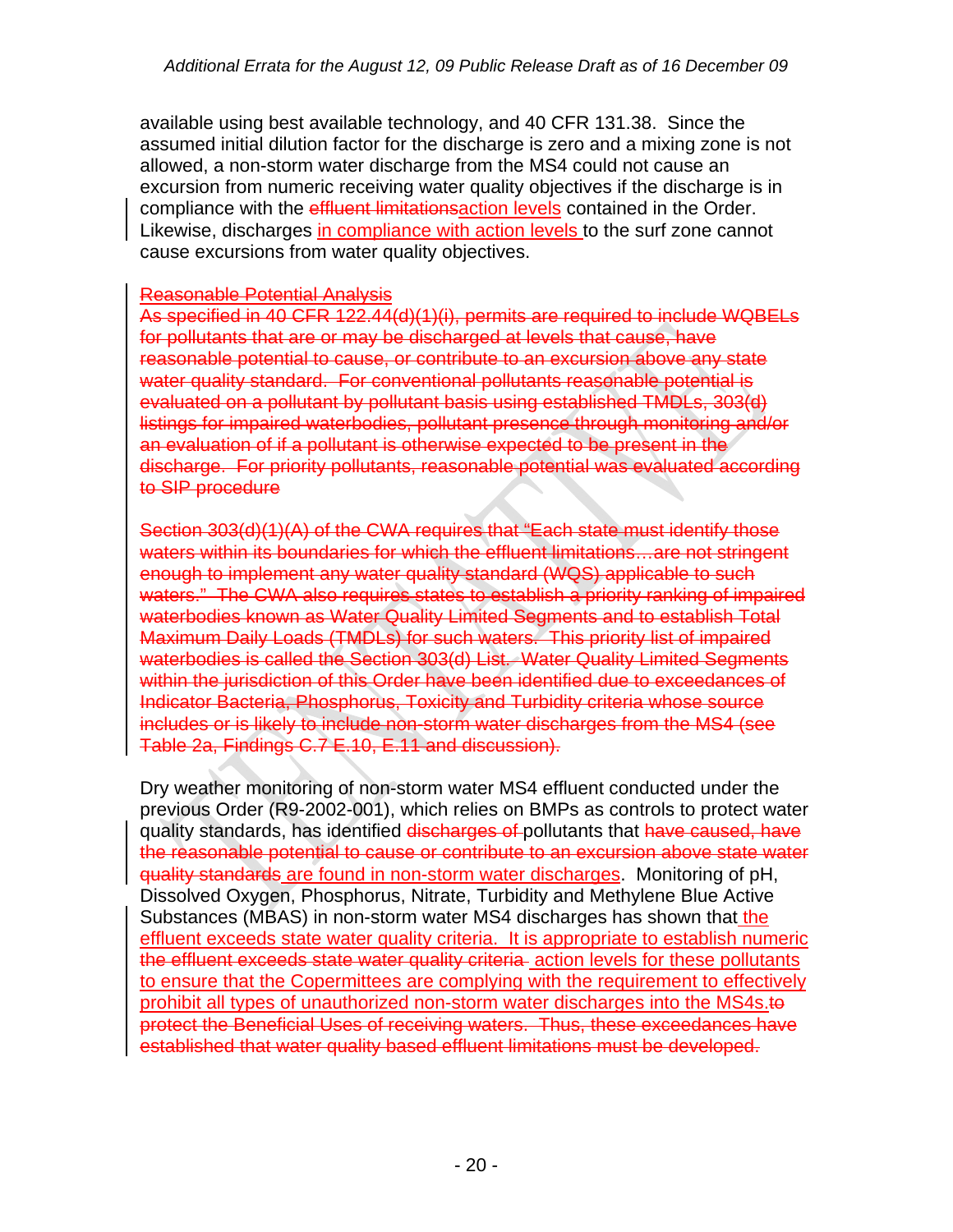Water Quality Limited Segments on the current 303(d) list (2006) within the jurisdiction of this Order have been identified due to exceedances of Sulfate, Chloride and Total Dissolved Solids criteria from a source which is currently unknown (see Table 2a). These pollutants are not monitored for under the current non-storm water MS4 effluent monitoring program. The Regional Board has determined that the current listing of these pollutants, which are otherwise expected to be present in non-storm water discharges from the MS4 from a variety of sources, does not establish the reasonable potential that non-storm water discharges from the MS4 may be causing or contributing to exceedances of water quality standards for Sulfates, Chlorides and Total Dissolved Solids due to the unknown concentration and loading of MS4 discharges. However, While this Order does not establish a numeric action level for these constituents at this time, this Order now requires non-storm water MS4 discharge monitoring to include monitoring for Sulfates, Chlorides and Total Dissolved Solids.

As specified in the SIP, the Regional Board shall conduct an analysis for each priority pollutant with applicable criterion or objective to determine if a water quality-based effluent limitation is required. Priority pollutants analyzed included Cadmium, Copper, Chromium, Lead, Nickel, Silver and Zinc. These priority pollutants are likely to be present in non-storm water MS4 discharges (see Finding C.3) and dissolved metal effluent monitoring is available from the previous Order. The most stringent applicable water quality criteria have been identified for these seven metals and, excluding Chromium (VI), and all are dependent on receiving water hardness. The conversion factors for Cadmium and Lead are also water hardness dependent (40 CFR 131.38(b)(2)). These levels are established as the action levels for these constituents.

While effluent monitoring is available from the previous Order, the monitoring was done for dissolved concentrations and lacked a measurement of receiving water hardness. Due to the multiple point source discharges of non-storm water from the MS4, a discharge may enter a receiving water whose hardness will vary temporally. In addition, hardness may vary spatially within and among receiving waters.

However, other information is available to determine the appropriateness of if an action level WQBEL is required. Existing data and receiving water conditions have been reviewed to determine whether a non-storm water discharges may cause, have the reasonable potential to cause, or contribute to an excursion above priority pollutant criteria and objectives. Existing effluent monitoring concentrations absent of receiving water data, no dilution credit or mixing zone allowance, current 303(d) listings of receiving waters for other pollutants, receiving water monitoring data, and the classification of waters as critical habitat for endangered and species of concern, provide evidence that WQBELs are requiredNALs are appropriate for these priority pollutants at this time in order to ensure that the Copermittees comply with the requirement to effectively prohibit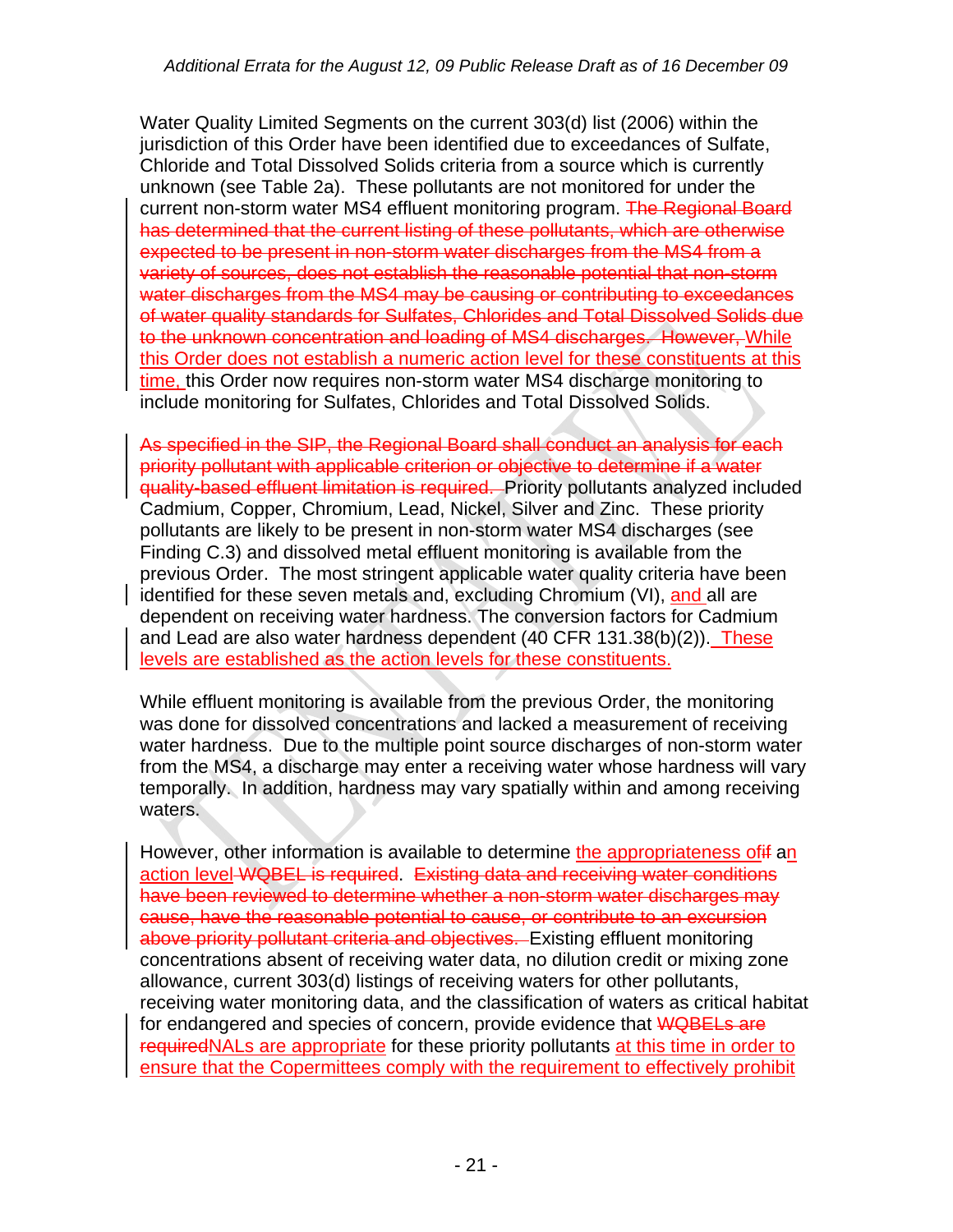all types of unauthorized non-storm water discharges into the MS4s. in order to protect beneficial uses (see below).

Existing effluent data (see attachment F), absent receiving water hardness, provides evidence that it is appropriate to include NALs a discharge may cause, have the reasonable potential to cause, or contribute to an excursion above priority pollutant criteria and objectives at based on a conservative hardness level. Absent receiving water hardness, all analyzed metals, are discharged at concentrations which may be in exceedance of CTR criteria depending on receiving water hardness. Chromium effluent data that is available is in the form of total Chromium. However, per the SIP, Chromium criteria are for Chromium III and Chromium VI. Therefore, the total Chromium measurement is inadequate, but can be used as an estimate of Chromium III and VI concentrations.

As discussed, inland surface waters, enclosed bays, and estuaries have conservatively been allotted a mixing zone and dilution credit of zero. As such, any discharge of these priority pollutants is likely to impact the receiving water, regardless of the quantity or rate of discharge.

As discussed in Finding C.7 and discussion, multiple receiving waters within the County of Orange are 303(d) listed for a number of pollutants, including toxicity. The 303(d) listing of a waterbody as impaired provides evidence that the receiving water(s) are already experiencing negative impacts. These water quality limited segments are more susceptible to degradation from the synergistic addition of more pollutants, even from upstream discharges. It is therefore appropriate to include numeric action levels designed to ensure that the Copermittees are complying with the requirement to effectively prohibit all types of unauthorized discharges of non-storm water into the MS4s. Any discharges, including of non-storm water from the MS4, must be done in accordance with State Board Resolution No. 68-16.

Copermittees have monitoreding the receiving waters for MS4 discharges pursuant to requirements under Order R9-2002-0002. Dry weather receiving water data indicates poor conditions within waters receiving non-storm water MS4 discharges. Urban stream bioassessment conducted under the Order (2002-2008) has documented all non-reference sites as consistently having poor or very poor Index of Biotic Integrity (IBI) scores, in part due to receiving water toxicity $2$ .

Receiving waters within the jurisdiction of this Order are classified as critical habitat, including being designated with the RARE beneficial use, for endangered, threatened and species of concern including, but not limited to, *O*. *mykiss irideus*, *E. newberryiI, A. marmorata pallida* and *G. orcutti.* 

 2 2006-07 and 2007-08 Unified Annual Progress Reports.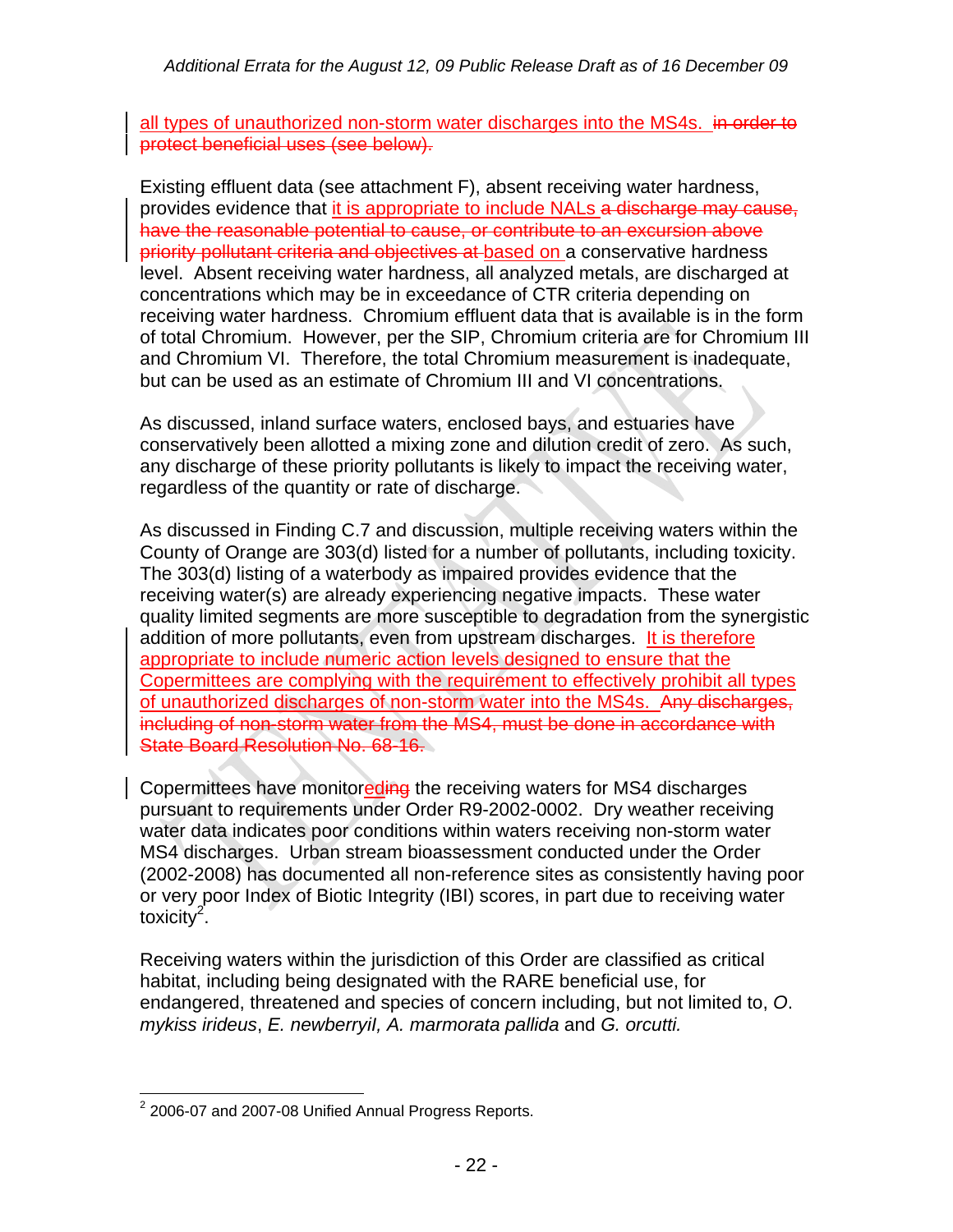The Regional Board evaluated For-discharges to the surf zone, the Regional Board followed the reasonable potential analysis per the California Ocean Plan, Appendix VI and in accordance with 40 CFR 122.44(d). Indicator bacteria, pH, turbidity (NTU), and metals were analyzed for the purpose of determining the levels of these constituents inif the non-storm water discharges from the MS4 causes, has the reasonable potential to cause, or contributes to an excursion above water quality criteria.

The Regional Board has determined that there is not sufficient information at this time to develop WQBELs action levels for pH, turbidity and metals. While nonstorm water MS4 effluent data is available, the data collected is for discharges to inland surface waters, enclosed bays and estuaries. Preliminary receiving water data and limited non-storm water MS4 discharge data collected under the Ambient Coastal Receiving Water Monitoring indicates some exceedances of criteria for metals in the discharge, and toxicity in receiving waters<sup>3</sup>. However, the Regional Board contends believes the level of data available is insufficient. and is requiring additional monitoring of pH, turbidity and metals in non-storm water MS4 discharges to ocean waters (discharges to the surf zone).

Water Quality Limited Segments on the current 303(d) list (2006) for the Pacific Ocean shoreline within the jurisdiction of this Order have been identified due to exceedances of Indicator Bacteria criteria whose known source includes nonstorm water discharges from the MS4. These 303(d) listed segments support extensive REC-1 beneficial uses and are located within State Marine Reserves and Conservation Areas. The listing of receiving waters as 303(d) listed for bacteria supports the inclusion of a reasonable potential assessment and provides evidence that WQBELs action levels to ensure that the Copermittees are complying with the requirement to effectively prohibit all types of unauthorized non-storm water discharges into the MS4. are required to protect beneficial uses. In addition, no dilution credit or mixing zone allowance is shall be-included in developing numeric action levels for -the discharge of a pollutant to waters which are 303(d) as impaired for that pollutant.

Water Quality Based Effluent LimitationsDry Weather Non-Storm Water Action Levels Calculations for Discharges to Inland Surface Waters, Enclosed Bays, and Estuaries

On the basis of the foregoing discussion, Tthe Average Monthly Effluent and Maximum Daily Effluent WQBELsNALs were calculated with the following considerations and assumptions:

No dilution credit is considered for the discharge. Therefore, the discharge must comply with the Water Quality Objective at the point of discharge.

 3 2007-08 Unified Annual Progress Report.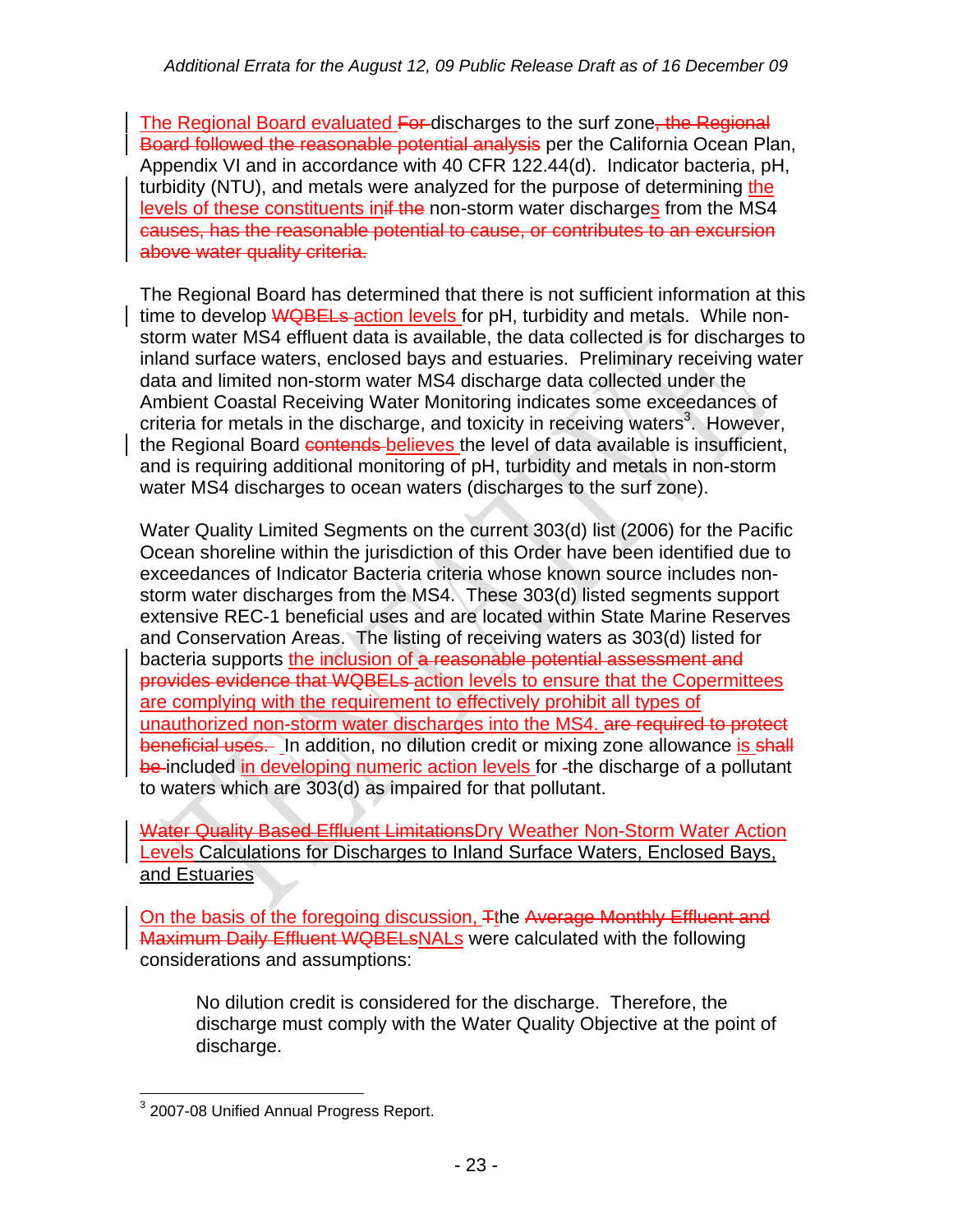For WQBELs-NALs based on CTR, implementation was done using the procedure list as outlined in the SIP (see below example).

WQBEL-NAL CTR/SIP Calculation - Zinc Example:

Criteria for Priority Toxic Pollutants in the State of California is described in the CTR table listed in 40 CFR 131.38.

| Α                              |               | R<br>Freshwater                                         |                                                            | C<br>Saltwater                                   |                                                                 | D<br>Human Health<br>(10 <sup>-6</sup> risk for carcinogens)<br>For consumption of: |                                                    |
|--------------------------------|---------------|---------------------------------------------------------|------------------------------------------------------------|--------------------------------------------------|-----------------------------------------------------------------|-------------------------------------------------------------------------------------|----------------------------------------------------|
| # Compound                     | CAS<br>Number | Criterion<br>Maximum<br>Conc. <sup>d</sup><br><b>B1</b> | Criterion<br>Continuous<br>Conc. <sup>d</sup><br><b>B2</b> | Criterion<br>Maximum<br>Conc. <sup>d</sup><br>C1 | Criterion<br>Continuous<br>Conc. <sup>d</sup><br>C <sub>2</sub> | Water &<br>Organisms<br>$(\mu$ g/L)<br>D1                                           | Organisms<br>Only<br>$(\mu q/L)$<br>D <sub>2</sub> |
| 1. Antimony                    | 7440360       |                                                         |                                                            |                                                  |                                                                 | $14a$ .s                                                                            | 4300 a.t                                           |
| 2. Arsenic <sup>b</sup>        | 7440382       | 340 i.m.w                                               | 150 i.m.w                                                  | 69 i.m                                           | 36 i.m                                                          |                                                                                     |                                                    |
| 3. Beryllium                   | 7440417       |                                                         |                                                            |                                                  |                                                                 | n                                                                                   | n                                                  |
| 4. Cadmium b                   | 7440439       | 4.3 e.i.m.w.x                                           | 2.2 e.i.m.w                                                | 42 i.m                                           | $9.3$ i.m                                                       | n                                                                                   | n                                                  |
| 5a. Chromium (III)             | 16065831      | 550 e.i.m.o                                             | 180 e.i.m.o                                                |                                                  |                                                                 | n                                                                                   | n                                                  |
| 5b. Chromium (VI) <sup>b</sup> | 18540299      | 16 i.m.w                                                | 11 i, m, w                                                 | 1100 i.m                                         | 50 i.m                                                          | n                                                                                   | n                                                  |
| 6. Copper <sup>b</sup>         | 7440508       | 13 e.i.m.w.x                                            | 9.0 e,i,m,w                                                | 4.8 i.m                                          | $3.1$ i.m                                                       | 1300                                                                                |                                                    |
| 7. Lead <sup>b</sup>           | 7439921       | 65 e.i.m                                                | 2.5 e,i,m                                                  | 210 i.m                                          | 8.1 i.m                                                         | n                                                                                   | n                                                  |
| 8. Mercury <sup>b</sup>        | 7439976       | [Reserved]                                              | [Reserved]                                                 | [Reserved]                                       | [Reserved]                                                      | 0.050a                                                                              | 0.051a                                             |
| 9. Nickel <sup>b</sup>         | 7440020       | 470 e.i.m.w                                             | 52 e.i.m.w                                                 | 74 i.m                                           | 8.2 i.m                                                         | 610 a                                                                               | 4600 a                                             |
| 10. Selenium b                 | 7782492       | [Reserved] p                                            | 5.0 <sub>q</sub>                                           | 290 i.m                                          | 71 i.m                                                          | n                                                                                   | n                                                  |
| 11. Silver <sup>b</sup>        | 7440224       | 3.4 e.i.m                                               |                                                            | $1.9$ i.m                                        |                                                                 |                                                                                     |                                                    |
| 12. Thallium                   | 7440280       |                                                         |                                                            |                                                  |                                                                 | $1.7a$ ,s                                                                           | 6.3a.t                                             |
| 13. Zinc b                     | 7440666       | 120<br>e.i,m,w,x                                        | 120 e.i.m.w                                                | 90 i.m                                           | 81 i.m                                                          |                                                                                     |                                                    |
|                                |               |                                                         |                                                            |                                                  |                                                                 |                                                                                     |                                                    |

Saltwater criterion maximum concentration  $(CMC)$  = 90 ug/L Saltwater criterion continuous concentration  $(CCC) = 81$  ug/L

These criteria are expressed in terms of the dissolved fraction of the metal in the water column. [See footnote "m" to Table in paragraph (b)(1) of 40 CFR 131.38].

40 CFR 122.45(c) requires that this Order include effluent limitations as total recoverable concentration; therefore it is appropriate to include action levels also as total recoverable concentration.

The SIP requires that if it is necessary to express a dissolved metal value as a total recoverable and a site-specific translator has not yet been developed, the Regional Board shall use the applicable conversion factor from 40 CFR 131.38.

The term "Conversion Factor" (CF) represents the recommended conversion factor for converting a metal criterion expressed as the total recoverable fraction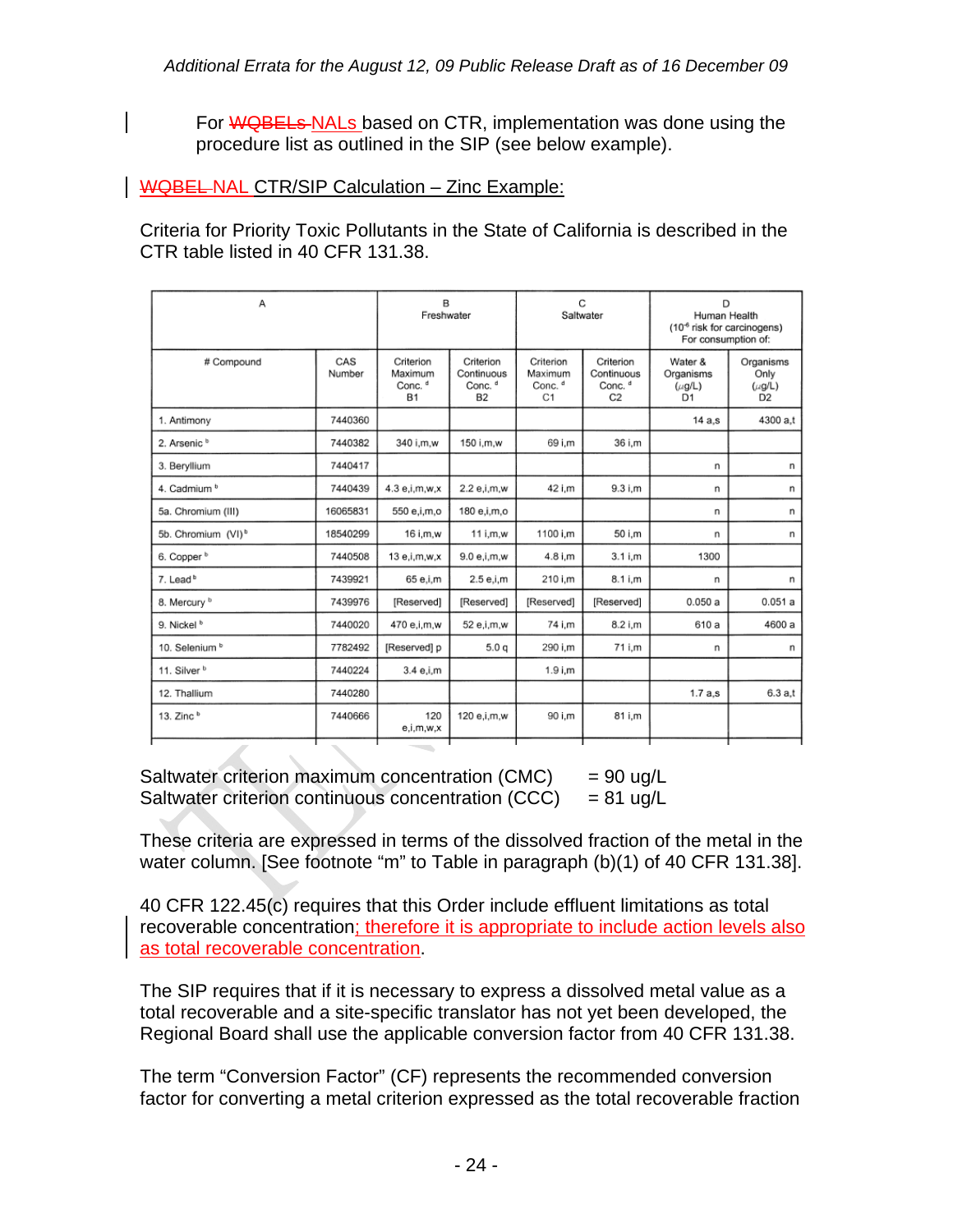in the water column to a criterion expressed as the dissolved fraction in the water column.

Total recoverable concentration \* CF = Dissolved concentration criterion

or

Total recoverable concentration = Dissolved concentration criterion/ CF

§131.38

```
40 CFR Ch. I (7-1-08 Edition)
```

| Metal                      | Conversion fac-<br>tor (CF) for<br>freshwater acute<br>criteria | CF for fresh-<br>water chronic<br>criteria | CF for saltwater<br>acute criteria | $CFa$ for salt-<br>water chronic<br>criteria |
|----------------------------|-----------------------------------------------------------------|--------------------------------------------|------------------------------------|----------------------------------------------|
| Silver<br>Thallium<br>Zinc | 0.85<br>7d<br>0.978                                             | (ď<br>0.986                                | 0.85<br>(ď<br>0.946                | (d)<br>0.946                                 |

CF for Zinc = .946, so the total recoverable concentrations for zinc: 90 ug/L dissolved (CMC)/ 0.946 (CF) = 95 ug/L total recoverable CMC 81 ug/L dissolved (CCC) / 0.946 (CF) = 86 ug/L total recoverable CCC

### Effluent Variability multiplier and Coefficient of Variation (CV)

For each concentration based on an aquatic life criterion, the long-term average (LTA) is calculated by multiplying the concentration with a factor that adjusts for effluent variability. The multiplier can be found in Table 1 of the SIP. Since this Order does not have existing data to properly conduct a variability analysis in accordance with the SIP, the CV has been set equal to 0.6 per SIP requirements. The current effluent data is limited due to the small number of representative outfalls sampled, the lack of outfalls discharging to representative waterbodies within the Region, and the targeted nature of the sampling design.

Based upon a CV of 0.6, Table 1 of the SIP requires an effluent variability as follows:

Acute Multiplier  $= 0.321$ Chronic Multiplier  $= 0.527$ 

The long-term average (LTA) is calculated by multiplying the total recoverable concentrations for zinc with the acute and chronic multipliers:

LTA Acute  $= 95$  ug/L  $*$  0.321 = 30.5

LTA Chronic =  $86 \text{ uq/L} \cdot 0.527 = 45.3$ 

The MDAEL and AMEAL will be based on the most limiting of the acute and chronic LTA, in the case for copper the most limiting LTA is the acute of 30.5 ug/L

WQBELs NALs are calculated by multiplying the most limiting LTA with a multiplier that adjusts for the averaging periods and exceedance frequencies of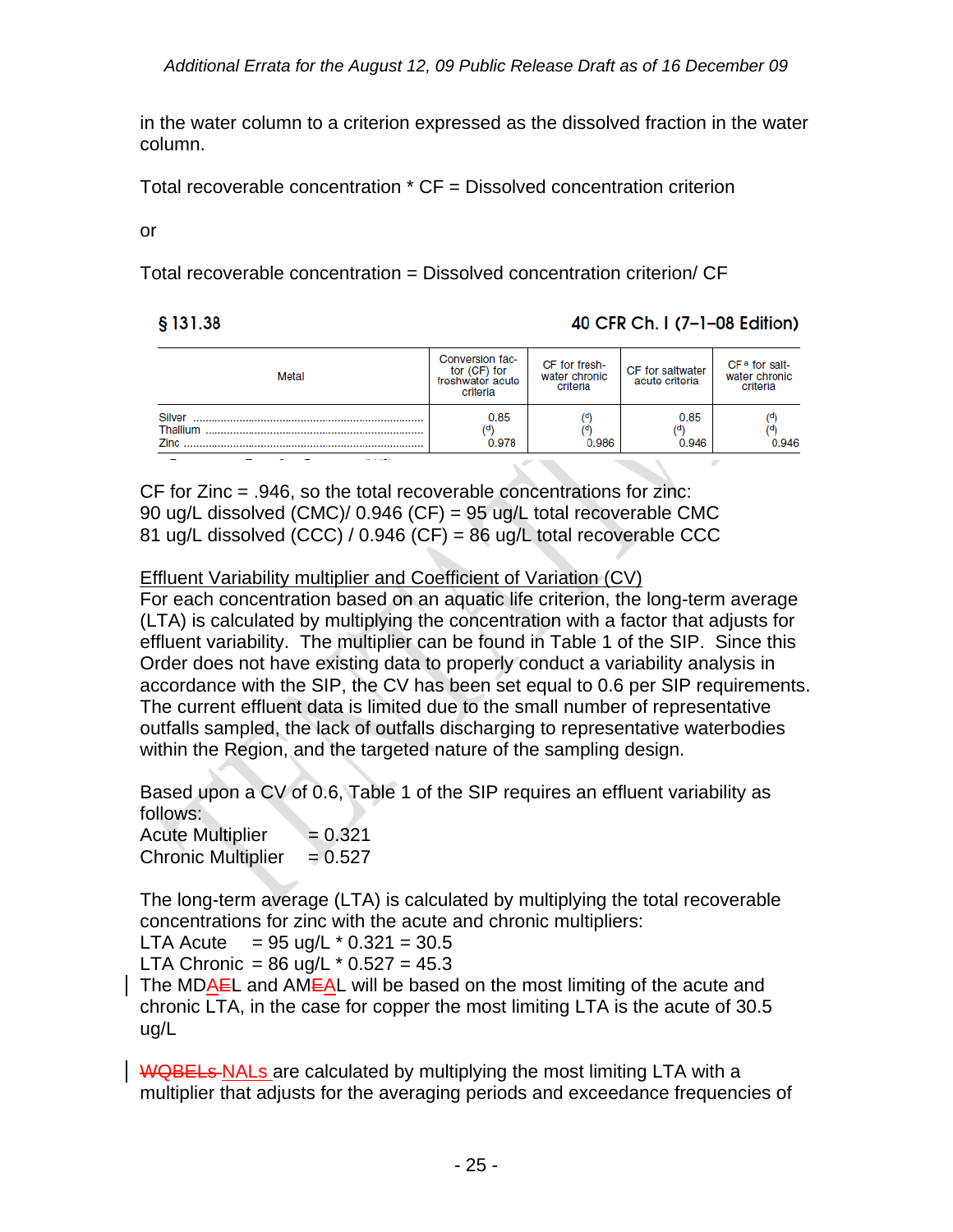the criteria and the effluent limitations. The multiplier can be found in Table 2 of the SIP. Since this Order has insufficient data, the CV has been set to 0.6 and since sampling frequency is four times a month or less, n has been set equal to 4 per the SIP.

| Coefficient                     | <b>MDEL</b><br>Multiplier                                | <b>AMEL Multiplier</b>                                |                                      |                                      |                                      | MDEL/AMEL Multiplier                                                           |                                      |
|---------------------------------|----------------------------------------------------------|-------------------------------------------------------|--------------------------------------|--------------------------------------|--------------------------------------|--------------------------------------------------------------------------------|--------------------------------------|
| of<br>Variation                 | 99 <sup>th</sup> Percentile<br>Occurrence<br>Probability | 95 <sup>th</sup> Percentile<br>Occurrence Probability |                                      |                                      |                                      | $MDEL = 99th Percentile$<br>$AMEL = 95th$ Percentile<br>Occurrence Probability |                                      |
| (CV)                            |                                                          | $n = 4$                                               | $n = 8$                              | $n = 30$                             | $n = 4$                              | $n = 8$                                                                        | $n = 30$                             |
| 0.1<br>0.2<br>0.3<br>0.4<br>0.5 | 1.25<br>1.55<br>1.90<br>2.27<br>2.68                     | 1.08<br>1.17<br>1.26<br>1.36<br>1.45                  | 1.06<br>1.12<br>1.18<br>1.25<br>1.31 | 1.03<br>1.06<br>1.09<br>1.12<br>1.16 | 1.16<br>1.33<br>1.50<br>1.67<br>1.84 | 1.18<br>1.39<br>1.60<br>1.82<br>2.04                                           | 1.22<br>1.46<br>1.74<br>2.02<br>2.32 |
| 0.6                             | 3.11                                                     | 1.55                                                  | 1.38                                 | 1.19                                 | 2.01                                 | 2.25                                                                           | 2.62                                 |

| Table 2. Long-Term Average (LTA) Multipliers for Calculating |                             |  |
|--------------------------------------------------------------|-----------------------------|--|
|                                                              | <b>Effluent Limitations</b> |  |

Therefore, from Table 2 of the SIP, the LTA multipliers will be as follows:  $MDA E L$  Multiplier = 3.11

 $AMAEL$  Multiplier = 1.55

The MDAEL and AMAEL limits are calculated by multiplying the LTA with an LTA multiplier for each limit:  $MDAEL = 30.5$  ug/L  $*$  3.11 = 95 ug/L  $AMAEL = 30.5$  ug/L  $*$  1.55 = 47 ug/L

Water Quality Based Effluent LimitationsDry Weather Non-Storm Water Action Levels Calculations for Discharges to the Surf Zone Based on the foregoing discussion, Tthe Average Monthly Effluent and Maximum Daily Effluent WQBELSNALs were calculated with the following considerations and assumptions:

No dilution credit is considered for the discharge. Therefore, the discharge must comply with the Water Quality Objective at the point of discharge.

Whole Effluent Toxicity (WET) Testing Requirements

A WET limit is required if a discharge causes, has a reasonable potential to cause, or contributes to an exceedance of applicable water quality standards,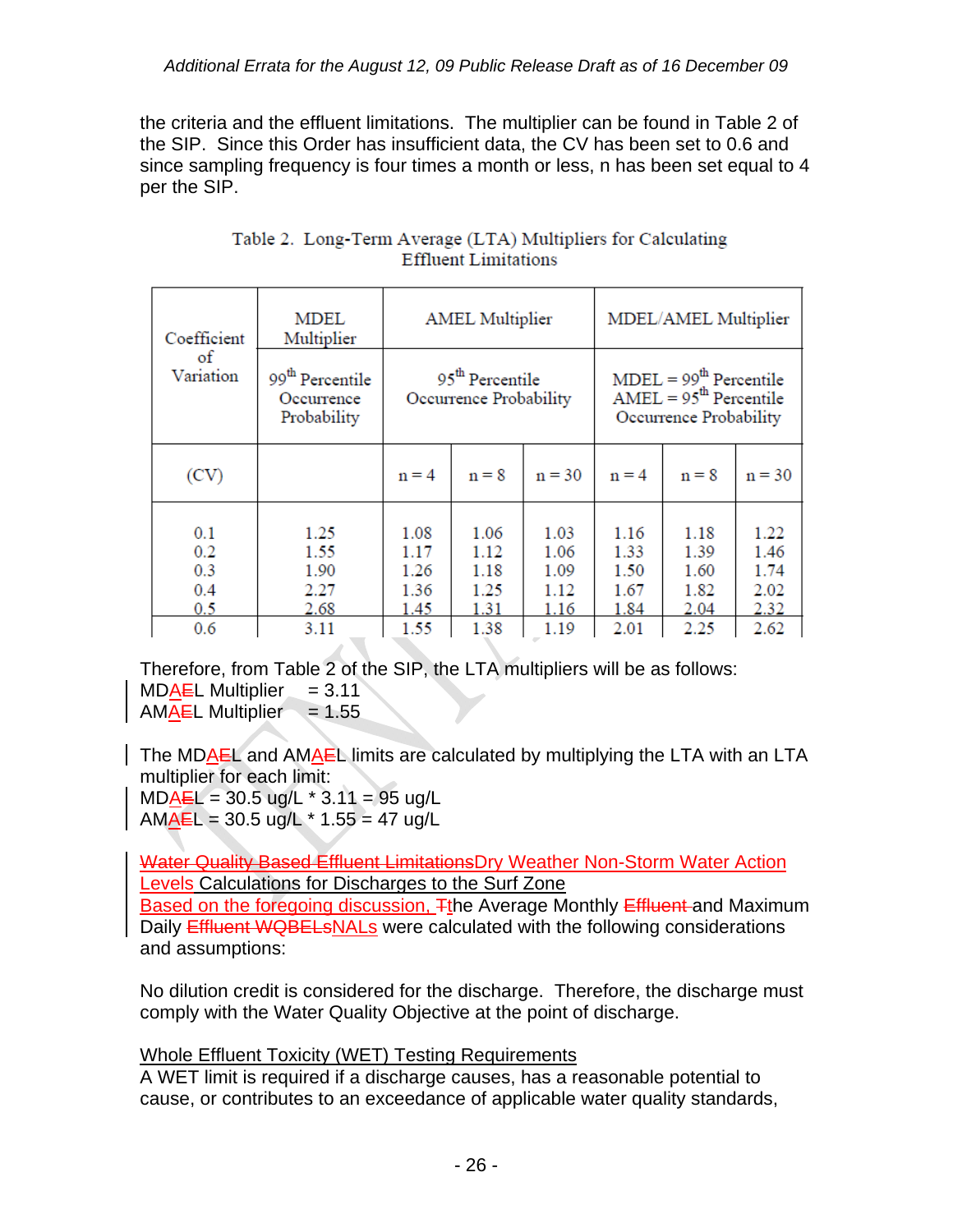including numeric and narrative. Since these types of discharges are prohibited under this Order, WET limits are not applicable.

Discussion of AMAELs, MDEALs and Instantaneous Maximums NPDES regulations require that all permit limitations be expressed, unless impracticable, as both average monthly limits (AMEL) and maximum daily limits (MDEL) for all discharges other than privately owned treatment works (40 CFR 122.45(d)). Where practical, effluent limitations action levels in this Order have been expressed as both AMAELs and MDAELs. Certain effluent limitations action levels may not practicably be expressed as AMEALs and MDAELs due to specific BPO language, sampling requirements and/or a lack of Criteria. Based upon the likely sampling frequency of the Copermittees, the frequency of sampling will occur such that grab samples are taken once per sampling day. This single sample would then be subject to MDEALs and Instantaneous Maximum levelslimitations. In this case, the more conservative limitation action level would apply. In addition, it is expected that some effluent monitoring will occur less than or equal to once per month. In this scenario, the MDAEL, AMAEL and Instantaneous Maximum limitationslevels would need to be met based upon one sample, unless sampling did not occur. For some BPOs, AMEALs have been excluded and only MDEALs/Instantaneous Maximums set to prevent redundancy in action levelseffluent limitations.

Compliance with Effluent Limitations Action levels (Priority Pollutants) Compliance with effluent limitations action levels shall be determined as follows (pursuant to 40 CFR 131.38):

(4) Dischargers shall be deemed out of compliance this Order with an effluent limitation if the Copermittee failed to take the prescribed action in response to a -concentration of the priority pollutant in the monitoring sample that is greater than the effluent limitationaction level and greater than or equal to the reported Minimum Level (exceedance of an action level). Regardless of the Copermittee's actions in response to an exceedance, they are still subject to the prohibitions found in Sections A and B of the Order.

When determining compliance to take an action in response to with the AMAELs and more than one sample result is available in a month, the discharger shall compute the arithmetic mean unless the data set contains one or more reported determinations of DNQ or ND. In those cases, the discharger shall compute the median in place of the arithmetic mean in accordance with the following procedure:

(1) The data set shall be ranked from low to high, reported ND determinations lowest, DNQ determinations next, followed by quantified values (if any). The order of the individual ND or DNQ determinations is unimportant.

(2)The median value of the data set shall be determined. If the data set has an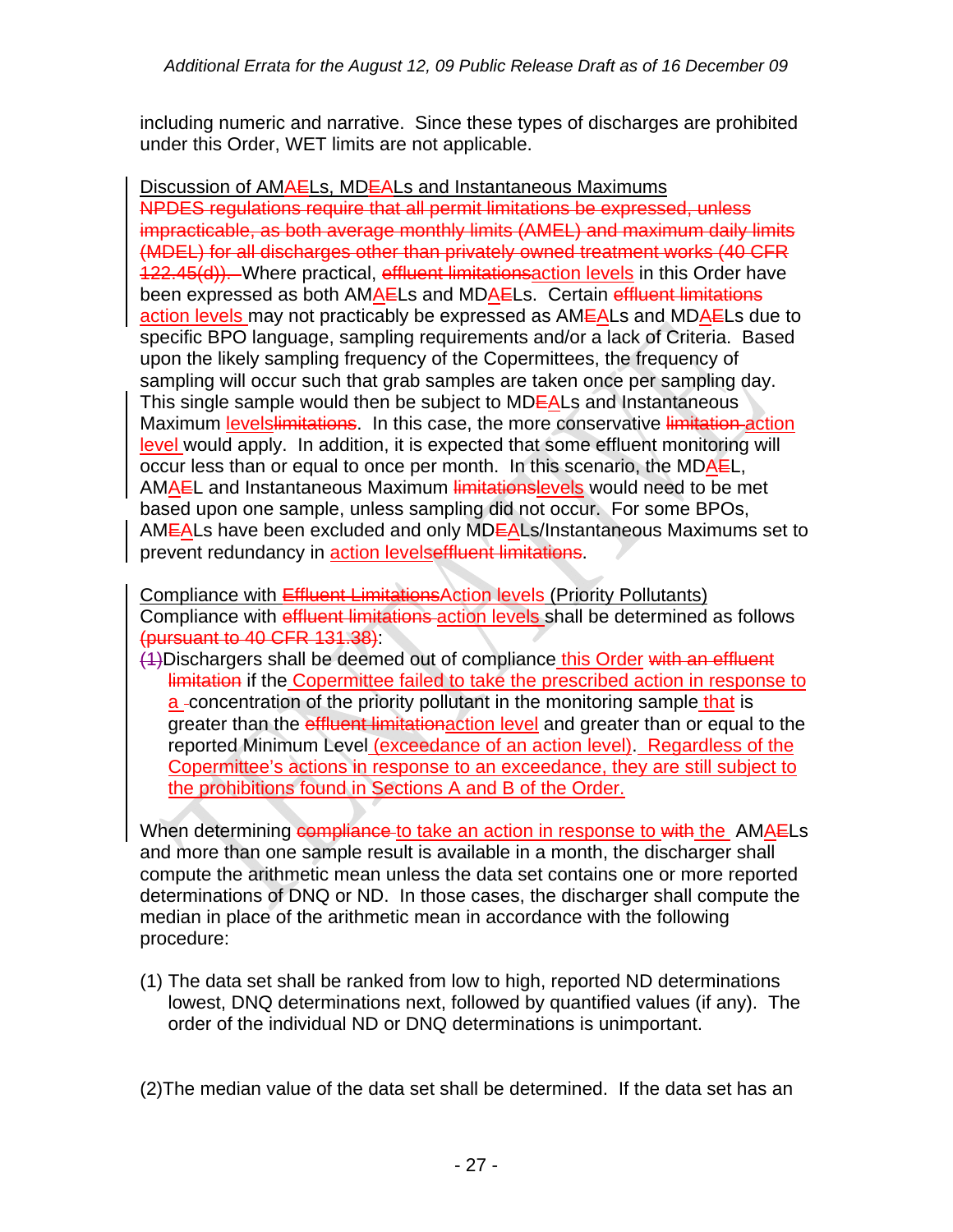odd number of data points then the median is the middle value. If the data set has an even number of data points, then the median is the average of the two values around the middle unless one or both of those points are ND or DNQ, in which case the median value shall be the lower of the two data points where DNQ is lower than a value and ND is lower than DNQ.

# **Page 155, Section F.4.e. Illicit Discharge Detection and Elimination (Investigations)**

The Copermittees currently use action levels to facilitate the determination of when source investigation studies are warranted based on data from the dryweather monitoring program. One set of criteria is based on regional averages of constituent concentrations that were developed based on randomly selected storm drains. Another set of criteria is based on trends at a particular station. These are reasonable criteria if decision-makers are properly trained and action levels set by the County are in compliance with numeric effluent limitationsdry weather non-storm water action levels as required in Section C. The ability of the local managers to interpret dry-weather monitoring data collected by the County has greatly improved in the last two years, and continued training is required in section F.4.i.

### **Page 178, Section T. Attachment E – Receiving Waters and MS4 Discharge Monitoring and Reporting Program**

Considering the benefits described above, the Receiving Waters Monitoring and Reporting Program (MRP) has been designed to determine impacts to receiving water quality and beneficial uses from storm water runoff and to use the results to refine the Copermittees' storm water runoff management programs for the reduction of storm water pollutant loadings to the MEP. For non-storm water discharges, monitoring has been designed for the identification of prohibited illicit discharges and to determine appropriate compliance with numeric effluent limitationsactions to take in response to dry weather non-storm water action levels. Additionally, the results from dry weather non-storm water monitoring can be used to evaluate exempted non-storm water discharges as a source or conveyance of pollutants. The primary goals of the MRP include:

# **Page 186,**

Dry Weather Non-storm Water Effluent LimitationsAction Levels

**Section II.C** of the MRP describes the monitoring to be conducted by the Copermittees to determine compliance with dry weather non-storm water numeric effluent limitationsaction levels.

Section II.B.3 has been changed by removal of the Dry Weather Field Screening and Analytical Monitoring and subsequent replacement with section II.C for Dry Weather Non-Storm Water Numeric Effluent Limitations Action Level Monitoring.